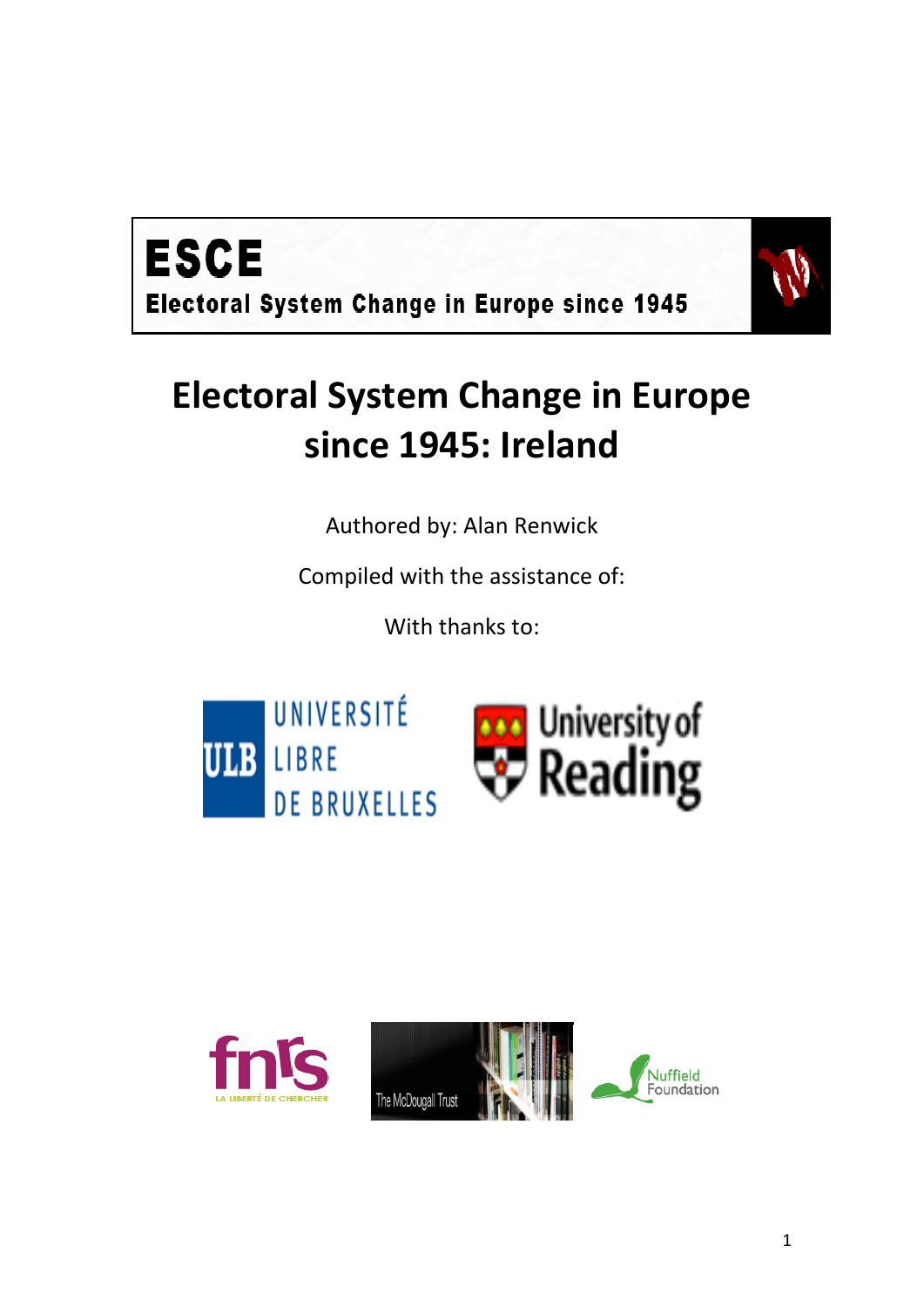

# **Section 1: Overview of Irish Electoral System Changes since 1945**

Ireland has used the Proportional Representation by Single Transferable Vote (PR-STV) electoral system for elections to the lower house of parliament (the Dáil Eireann) ever since independence in 1922. The only change during that time that could be regarded as significant within the terms of this project was a substantial reduction in the average district magnitude (M), from 5.1 to 4.0, in 1935. Though average M has continued to change from time to time since then, none of these changes have passed the 20 per cent criterion. Similarly, though aspects of Irish electoral law have been changed frequently, none of these changes have significantly affected the aspects of the electoral system covered here.

The PR-STV electoral system is enshrined in the Irish constitution as the means of electing the Dáil – meaning that it cannot be amended without public approval in a referendum. The two most significant efforts to move away from PR-STV came in the form of two government proposals, which were put before the Irish public in 1959 and 1968. In both cases it was proposed that PR-STV be replaced with a UK-style 'First Past the Post' system. Both proposals were defeated at the referendum stage.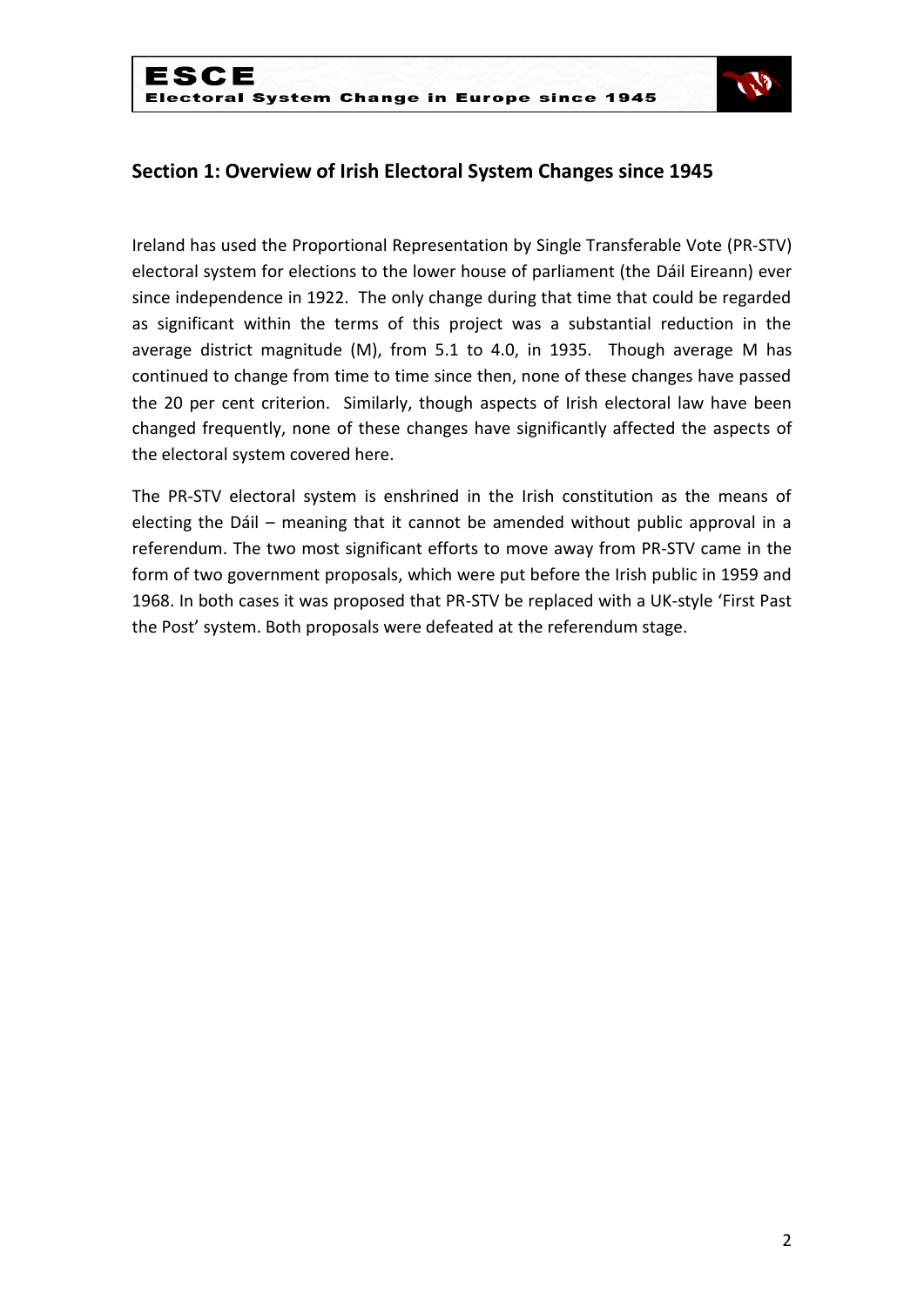

# **Section 2: Relevant Electoral System changes in Ireland since 1945**

#### **Table 1. Summary of Irish Electoral Laws and Amendments since 1945 – relevant to this project**

| Law                                                                                                         | Amendment | Date of<br>enactment | Location      | <b>Relevant for the</b><br>research            |  |
|-------------------------------------------------------------------------------------------------------------|-----------|----------------------|---------------|------------------------------------------------|--|
|                                                                                                             |           |                      |               |                                                |  |
| <b>Constitution of</b><br>the Irish Free<br><b>State (Saorstát</b><br><b>Eireann) Act</b>                   |           | 1922                 | <b>Dublin</b> | Pre-1945                                       |  |
| <b>Number</b><br>5/1935:<br><b>Electoral</b><br><b>(Revision of</b><br><b>Constituencies</b> )<br>Act, 1935 |           | 1935                 | <b>Dublin</b> | Yes, reduced<br>average DM from<br>5.1 to 4.0. |  |
| <b>Constitution</b><br><b>Ireland</b> ,<br>$\underline{\mathsf{of}}$<br>1937                                |           | 1937                 | <b>Dublin</b> | No change to PR-<br><b>STV rules</b>           |  |

# **Section 3: Details of previous electoral systems and electoral system changes.**

#### *Constitutional Provisions Relating to the Electoral System*

The first post-independence Irish constitution was the Constitution of the Irish Free State [\(Saorstát Eireann\) Act, 1922.](http://www.irishstatutebook.ie/1922/en/act/pub/0001/print.html) Article 14 of this Act laid out rules on the franchise. Article 26 set out the framework of the Dáil electoral system, including the provision that "The members [of the Dáil Eireann] shall be elected upon principles of Proportional Representation." It also established the principles of redistricting. Article 27 made provision for University seats in the Dáil. Article 28 set out rules regarding election timing. Article 29 concerned Dáil by-elections. Articles 32 and 33 set out the principles regarding the part of the Senate that was directly elected.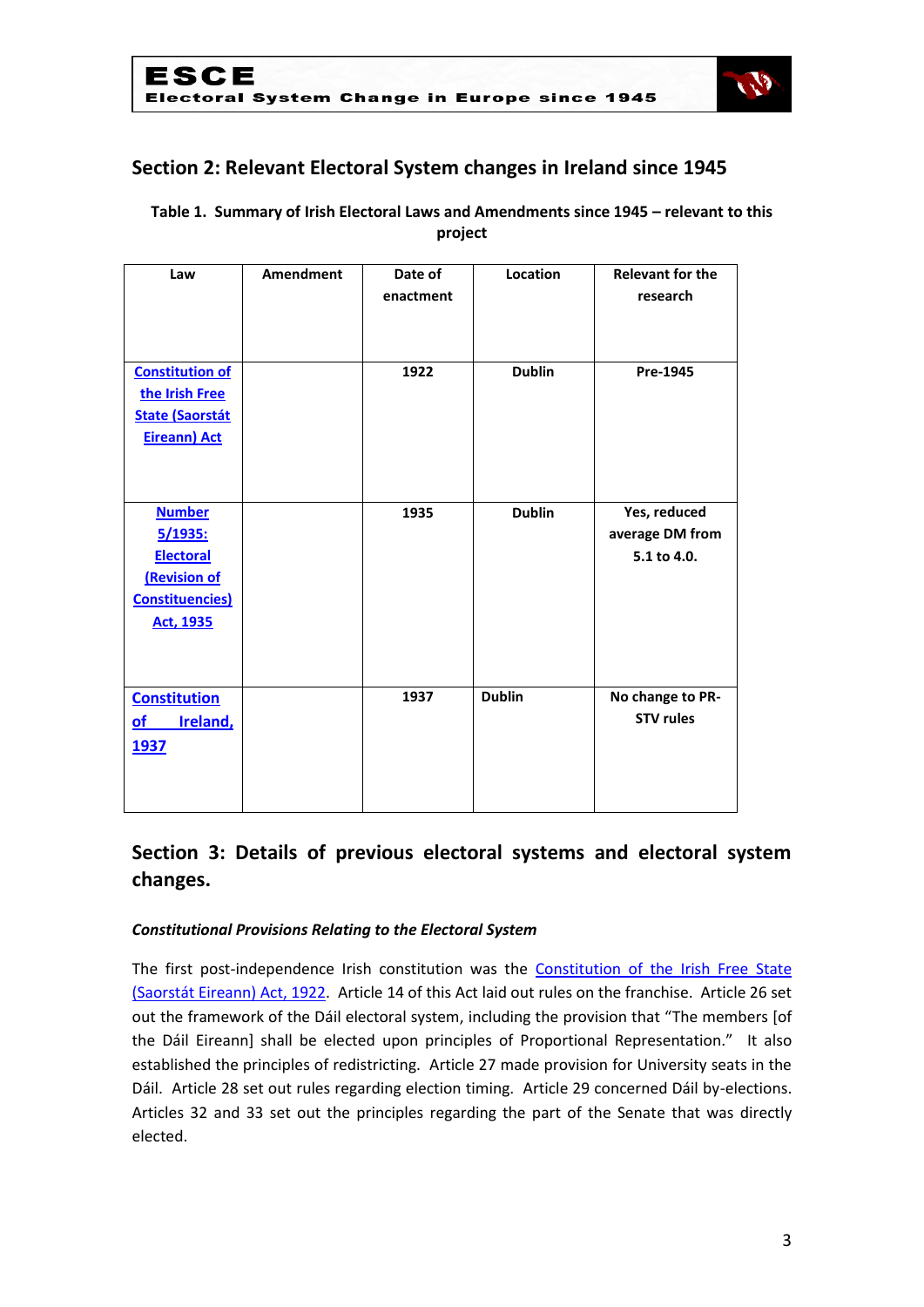

A 1936 constitutional amendment [\(Number 17/1936: Constitution \(Amendment No. 23\) Act,](http://www.acts.ie/plweb-cgi/fastweb?state_id=1289463003&view=s0052_english_view&docrank=22&numhitsfound=31&query_rule=%28%28%28$query4%29%3C%3Dactyear%3C%3D%28$query5%29%29%20AND%20%28%28$query6%29%29%3Aactno%20AND%20%28%28$query7%29%29%3Asectionnumber%20AND%20%28%28$query1%29%29%3Alongtitle%20AND%20%28%28$query2%29%29%3Ashorttitle%20AND%20%28%28$query3%29%29%3Asidehead%20AND%20%28%28$query%29%29%29&query2=constitution&docid=11070&docdb=s0052_english&dbname=s0052_english&numresults=50&sorting=none&operator=and&TemplateName=predoc.tmpl&setCookie=1)  [1936\)](http://www.acts.ie/plweb-cgi/fastweb?state_id=1289463003&view=s0052_english_view&docrank=22&numhitsfound=31&query_rule=%28%28%28$query4%29%3C%3Dactyear%3C%3D%28$query5%29%29%20AND%20%28%28$query6%29%29%3Aactno%20AND%20%28%28$query7%29%29%3Asectionnumber%20AND%20%28%28$query1%29%29%3Alongtitle%20AND%20%28%28$query2%29%29%3Ashorttitle%20AND%20%28%28$query3%29%29%3Asidehead%20AND%20%28%28$query%29%29%29&query2=constitution&docid=11070&docdb=s0052_english&dbname=s0052_english&numresults=50&sorting=none&operator=and&TemplateName=predoc.tmpl&setCookie=1) abolished the University seats in the Dáil (though not in the upper house, the Seanad).

A new Constitution (the [Constitution of Ireland, 1937\)](http://www.constitution.ie/reports/ConstitutionofIreland.pdf) was approved by referendum in July 1937. It did not radically alter any of the provisions relating to the electoral system. All are now contained in Article 16. This explicitly states that the elections are by "proportional representation by means of the single transferable vote" (16.2.5). The number of Dáil members must be no less than one member for every 30,000 of the population and not more than one member for every 20,000 of the population (16.2.2). The maximum period between boundary reviews was increased from ten to twelve years. (16.2.4). A minimum district magnitude of three was established (16.2.6).

Three subsequent amendments have affected provisions relating to the electoral system, though none concern the aspects of the electoral system focused on here:

- [Number 4/1972: Fourth Amendment of the Constitution Act, 1972.](http://www.acts.ie/plweb-cgi/fastweb?state_id=1289463628&view=s0052_english_view&docrank=17&numhitsfound=75&query_rule=%28%28%28$query4%29%3C%3Dactyear%3C%3D%28$query5%29%29%20AND%20%28%28$query6%29%29%3Aactno%20AND%20%28%28$query7%29%29%3Asectionnumber%20AND%20%28%28$query1%29%29%3Alongtitle%20AND%20%28%28$query2%29%29%3Ashorttitle%20AND%20%28%28$query3%29%29%3Asidehead%20AND%20%28%28$query%29%29%29&query1=constitution&docid=11079&docdb=s0052_english&dbname=s0052_english&numresults=100&sorting=none&operator=and&TemplateName=predoc.tmpl&setCookie=1) This reduced the  $\bullet$ voting age from 21 to 18.
- [Number 7/1979: Seventh Amendment of the Constitution \(Election of Members of](http://www.acts.ie/plweb-cgi/fastweb?state_id=1289467004&view=s0052_english_view&docrank=14&numhitsfound=75&query_rule=%28%28%28$query4%29%3C%3Dactyear%3C%3D%28$query5%29%29%20AND%20%28%28$query6%29%29%3Aactno%20AND%20%28%28$query7%29%29%3Asectionnumber%20AND%20%28%28$query1%29%29%3Alongtitle%20AND%20%28%28$query2%29%29%3Ashorttitle%20AND%20%28%28$query3%29%29%3Asidehead%20AND%20%28%28$query%29%29%29&query1=constitution&docid=11083&docdb=s0052_english&dbname=s0052_english&numresults=100&sorting=none&operator=and&TemplateName=predoc.tmpl&setCookie=1)  [Seanad Éireann by Institutions of Higher Education\) Act, 1979.](http://www.acts.ie/plweb-cgi/fastweb?state_id=1289467004&view=s0052_english_view&docrank=14&numhitsfound=75&query_rule=%28%28%28$query4%29%3C%3Dactyear%3C%3D%28$query5%29%29%20AND%20%28%28$query6%29%29%3Aactno%20AND%20%28%28$query7%29%29%3Asectionnumber%20AND%20%28%28$query1%29%29%3Alongtitle%20AND%20%28%28$query2%29%29%3Ashorttitle%20AND%20%28%28$query3%29%29%3Asidehead%20AND%20%28%28$query%29%29%29&query1=constitution&docid=11083&docdb=s0052_english&dbname=s0052_english&numresults=100&sorting=none&operator=and&TemplateName=predoc.tmpl&setCookie=1) This made provision for the election of University members to the Senate.
- [Number 9/1984: Ninth Amendment of the Constitution Act, 1984.](http://www.acts.ie/plweb-cgi/fastweb?state_id=1289467004&view=s0052_english_view&docrank=12&numhitsfound=75&query_rule=%28%28%28$query4%29%3C%3Dactyear%3C%3D%28$query5%29%29%20AND%20%28%28$query6%29%29%3Aactno%20AND%20%28%28$query7%29%29%3Asectionnumber%20AND%20%28%28$query1%29%29%3Alongtitle%20AND%20%28%28$query2%29%29%3Ashorttitle%20AND%20%28%28$query3%29%29%3Asidehead%20AND%20%28%28$query%29%29%29&query1=constitution&docid=11087&docdb=s0052_english&dbname=s0052_english&numresults=100&sorting=none&operator=and&TemplateName=predoc.tmpl&setCookie=1) This created scope for non-citizens to be given the franchise, as determined by law.

#### *The Basic Structure of the Electoral System*

The STV electoral system was first set out in detail by the [Electoral Act of 1923.](http://www.acts.ie/plweb-cgi/fastweb?state_id=1288196558&view=s0052_english_view&docrank=50&numhitsfound=51&query_rule=%28%28%28$query4%29%3C%3Dactyear%3C%3D%28$query5%29%29%20AND%20%28%28$query6%29%29%3Aactno%20AND%20%28%28$query7%29%29%3Asectionnumber%20) This was amended often over the following years (see the Appendix) and completely overhauled by the [Electoral Act of 1992.](http://www.acts.ie/plweb-cgi/fastweb?state_id=1288196558&view=s0052_english_view&docrank=10&numhitsfound=51&query_rule=%28%28%28$query4%29%3C%3Dactyear%3C%3D%28$query5%29%29%20AND%20%28%28$query6%29%29%3Aactno%20AND%20%28%28$query7%29%29%3Asectionnumber%20) With regard to those aspects of STV that are open to variation (except assembly size and district magnitude, which are considered below), the following provisions have been in place:

- *The vote that can be cast*. There has never been any provision for voters to vote "above the line". The 1923 Act said, that each elector has "one transferable vote" where a transferable vote is a vote "capable of being given so as to indicate the voter's preference for the candidates in order" (Article 17). These exact words are repeated in Article 37 of the 1992 Act. A ballot paper is valid if one clear preference is expressed (Electoral Act, 1923, Article 26; Electoral Act, 1992, Article 118). Thus, voters are free to express as few or as many preferences as they wish
- *The method of counting votes*. There is variation among STV systems in how votes are counted: specifically, how the surpluses of elected candidates are redistributed. Ireland uses and has always used the procedure of transferring at full value only surplus votes. The votes cast for the elected candidate are analysed (if these votes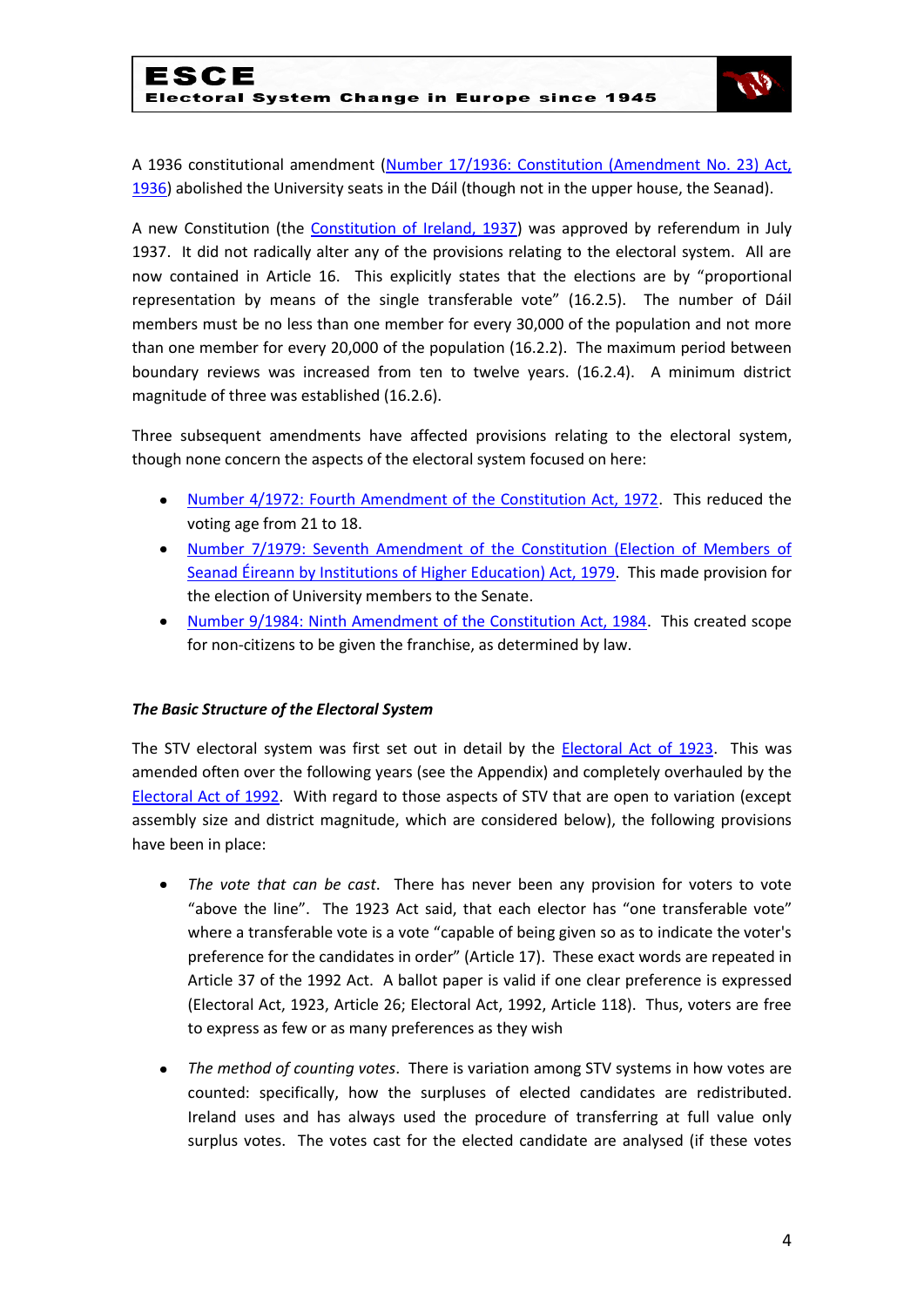

consist only of original votes, all are analysed; if they consist of original and transferred votes, the last parcel of votes to have been transferred is analysed). They are placed into sub-parcels according to the next preference expressed for a continuing candidate. The number of votes to be transferred is calculated, such that the number of papers transferred from each sub-parcel "bears the same proportion to the number of papers in the sub-parcel as the surplus bears to the total number of transferable papers". This was set out in Schedule 3 of the 1923 Act and in Article 121 of the 1992 Act.

#### *Assembly Size*

The only aspects of the electoral system covered in this project that have seen any change are assembly size and district magnitude (though neither has seen any significant change since before 1945). Until 1997, the precise districts and the apportionment of seats to those districts were decided by government and set out in primary legislation, giving rise sometimes to allegations of political bias. The Electoral Act, 1997 [\(Number 25/1997\)](http://www.acts.ie/plweb-cgi/fastweb?state_id=1288196558&view=s0052_english_view&docrank=7&numhitsfound=51&query_rule=%28%28%28$query4%29%3C%3Dactyear%3C%3D%28$query5%29%29%20AND%20%28%28$query6%29%29%3Aactno%20AND%20%28%28$query7%29%29%3Asectionnumber%20AND%20%28%28$query1%29%29%3Alongtitle%20AND%20%28%28$query2%29%29%3Ashorttitle%20AND%20%28%28$query3%29%29%3Asidehead%20AND%20%28%28$query%29%29%29&query2=electoral&query4=1922&query5=2010&docid=8109&docdb=s0052_english&dbname=s0052_english&numresults=100&sorting=none&operator=and&TemplateName=predoc.tmpl&setCookie=1) changed this by establishing a Constituency Commission and setting the framework within which the Constituency Commission should operate. It stipulated that the size of the Dáil should be no less than 164 and no greater than 168 and that all districts should return three, four, or five members (Article 6.2).

The Electoral (Amendment) Act, 2011 [\(Number 14/2011\)](http://www.irishstatutebook.ie/2011/en/act/pub/0014/index.html) lowered the permitted size range to between 153 and 160 (Article 3). This move was intended to reduce the cost of politics. As the minister responsible, Phil Hogan, said when moving the Bill at Second Reading in the Dáil on 5 July 2011:

I first will turn to the proposal to reduce the number of Members in the Dáil, in respect of which the Government's position is quite clear. It wishes to reduce the size and cost of government and the programme for Government has identified a "clear need for our political system to embrace change, share the burden and lead by example". Under the heading political reform  $-$  change must start at the top, the programme for Government states "the political system cannot ask others to change and make sacrifices if it is not prepared to do the same". $1$ 

The government originally proposed a minimum size of 152 members. Initial returns from the 2011 census suggested, however, that a minimum of 153 members would be required to meet the constitutional requirement of no more than 30,000 people per member. The Bill was therefore amended at committee stage to provide for the minimum of 153 members.<sup>2</sup>

The precise district plan continues to be set out in primary legislation after the Commission has made its recommendations. At the time of writing, the new districting arrangements have not

**.** 

<sup>&</sup>lt;sup>1</sup> [Dáil Debates, 5 July 2011 \(vol. 737, no. 3\), p. 19.](http://debates.oireachtas.ie/dail/2011/07/05/00019.asp)

 $<sup>2</sup>$  Ibid.</sup>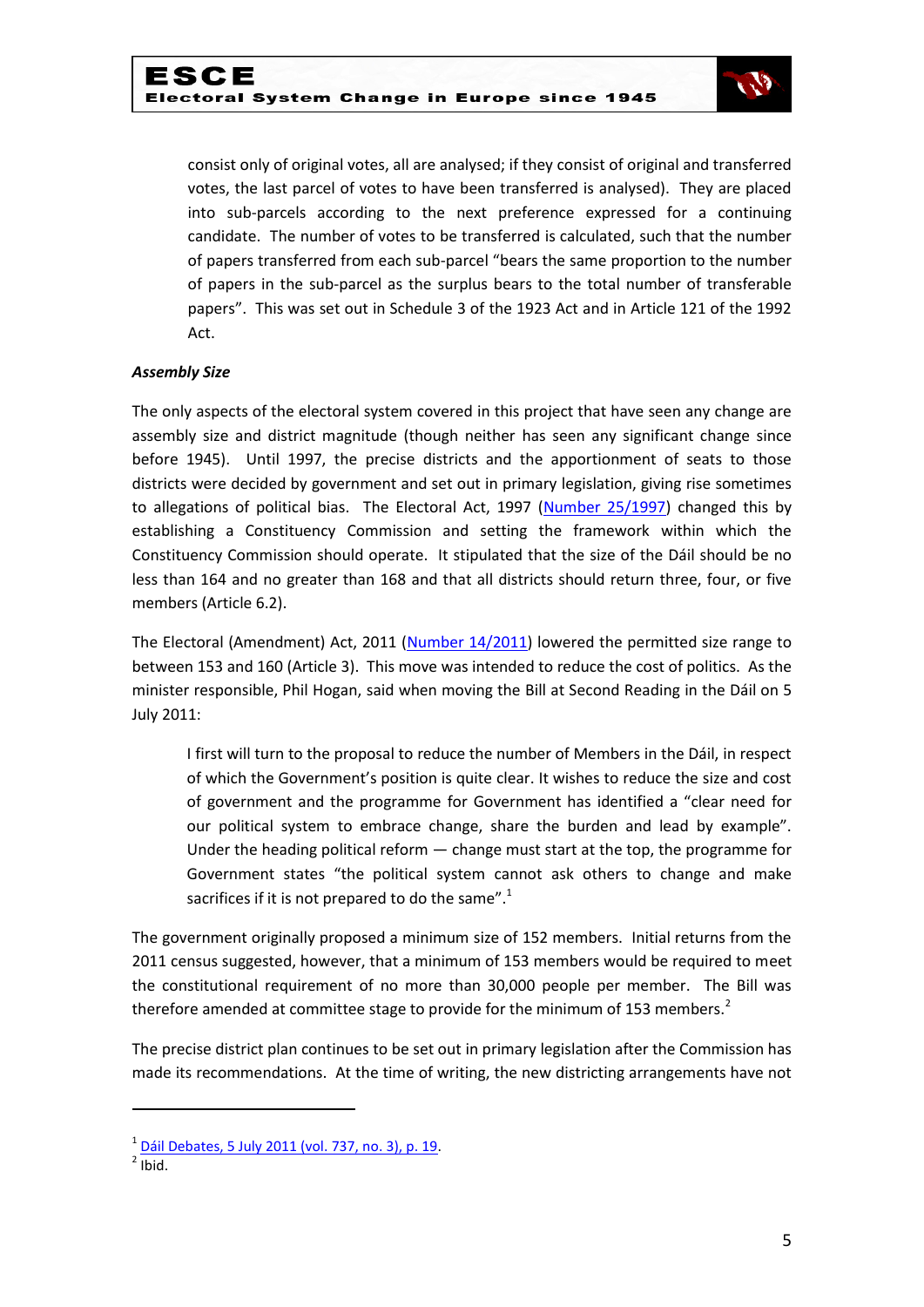

been made: the Commission is expected to make its recommendations by June 2012 (for details, see the **[Constituency Commission's website](http://www.constituency-commission.ie/index.htm)**).

The assembly size has changed as shown in Table 2. Note that only those laws that have changed the existing assembly size are mentioned here.

#### **Table 2. Assembly Size (Dáil Eireann), since 1922**

| Act                                                        | <b>Assembly Size</b>                            |  |  |  |  |
|------------------------------------------------------------|-------------------------------------------------|--|--|--|--|
| Number 12/1923: Electoral Act, 1923                        | 153 (Article 50), including 6 university seats  |  |  |  |  |
| <b>of</b><br>Number 5/1935: Electoral<br><i>(Revision)</i> | 138 plus "such number of members (if any) as    |  |  |  |  |
| Constituencies) Act, 1935                                  | is for the time being required by law to be     |  |  |  |  |
|                                                            | returned by university constituencies" (Article |  |  |  |  |
|                                                            | $3) - i.e., 144$ in total                       |  |  |  |  |
| 22/1936:<br><b>Number</b><br>Electoral<br>(University      | 138 (university seats being abolished)          |  |  |  |  |
| <b>Constituencies</b> ) Act, 1936                          |                                                 |  |  |  |  |
| Number 31/1947: Electoral (Amendment) Act,                 | 147                                             |  |  |  |  |
| 1947                                                       |                                                 |  |  |  |  |
| Number 33/1959: Electoral (Amendment) Act,                 | 144                                             |  |  |  |  |
| 1959                                                       |                                                 |  |  |  |  |
| Number 7/1974: Electoral (Amendment) Act,                  | 148                                             |  |  |  |  |
| 1974                                                       |                                                 |  |  |  |  |
| Number 17/1980: Electoral (Amendment) Act,                 | 166                                             |  |  |  |  |
| 1980                                                       |                                                 |  |  |  |  |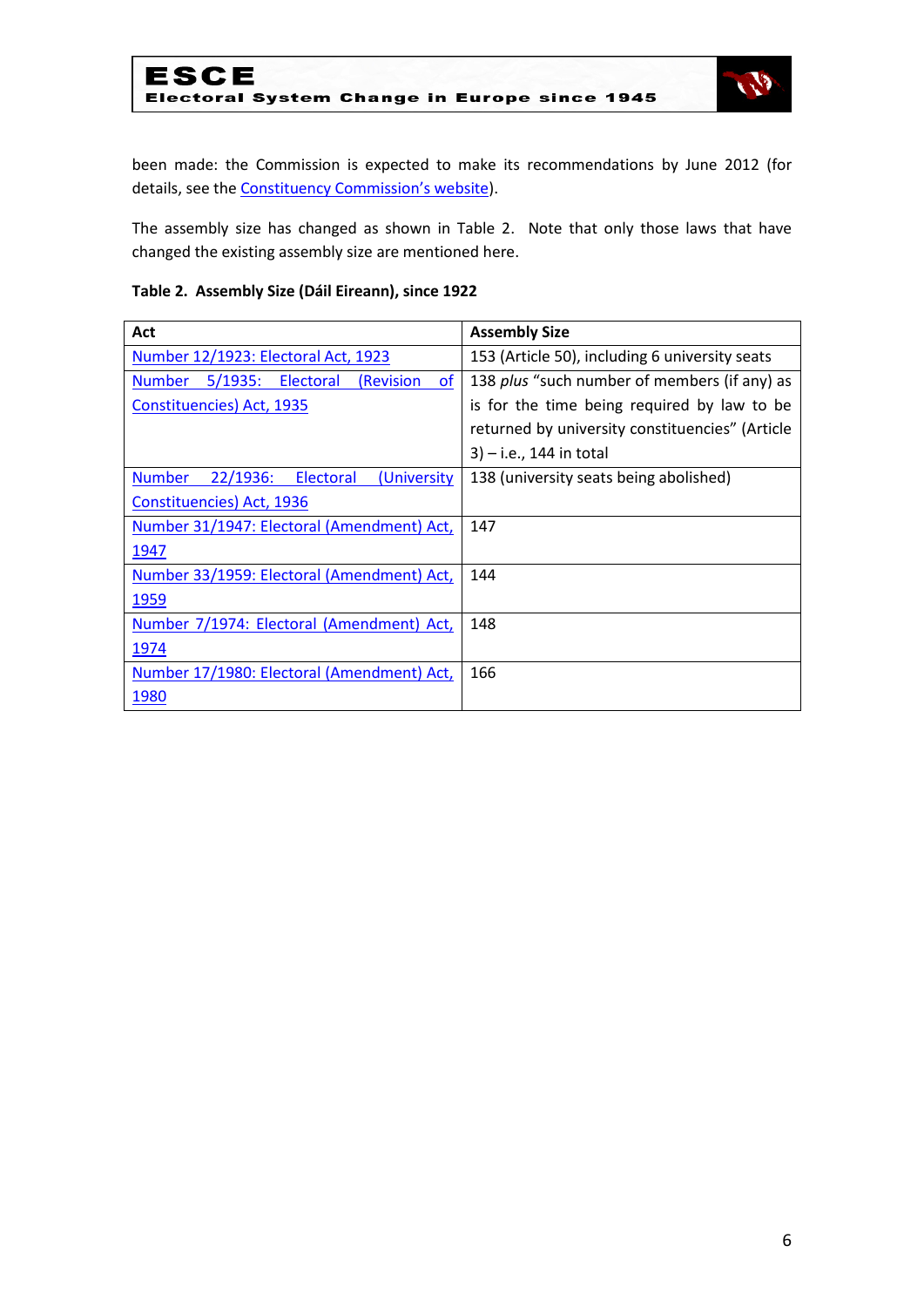

#### *District Magnitudes*

The precise details of the districts are set out in primary legislation. This has been changed frequently, but the only change that passes the 20 per cent criterion used in this project is that of 1935, when the largest districts were abolished and the number of three-member districts was doubled. Full details are given in Table 3.

#### **Table 3. Districts and district magnitudes**

| Act     | <b>Enactment</b> | Number of districts with magnitude |                         |                |                |                         |                  | <b>Number</b>    | Mean      | <b>Total</b> |            |
|---------|------------------|------------------------------------|-------------------------|----------------|----------------|-------------------------|------------------|------------------|-----------|--------------|------------|
|         | date             | of                                 |                         |                |                |                         |                  | of               | M         | assembly     |            |
|         |                  |                                    |                         |                |                |                         | districts        |                  | size      |              |            |
|         |                  | $\overline{\mathbf{3}}$            | 4                       | 5              | 6              | $\overline{\mathbf{z}}$ | 8                | 9                |           |              |            |
| 12/1923 | 17/04/1923       | 8                                  | $\overline{\mathbf{4}}$ | 9              | $\mathbf 0$    | 5                       | 3                | $\mathbf{1}$     | 30 (incl. | 5.1          | 153 (incl. |
|         |                  |                                    |                         |                |                |                         |                  |                  | $2$ uni.) |              | 6 uni.)    |
| 5/1935  | 27/02/1935       | 17                                 | 8                       | 8              | $\mathbf 0$    | 3                       | $\pmb{0}$        | $\mathbf 0$      | 36 (incl. | 4.0          | 144 (incl. |
|         |                  |                                    |                         |                |                |                         |                  |                  | $2$ uni.) |              | 6 uni.)    |
| 22/1936 | 29/06/1936       | 15                                 | 8                       | 8              | $\overline{0}$ | 3                       | $\mathbf 0$      | $\mathbf 0$      | 34        | 4.1          | 138        |
| 31/1947 | 27/11/1947       | 22                                 | 9                       | 9              | $\mathbf 0$    | $\mathbf 0$             | $\mathbf 0$      | $\mathbf 0$      | 40        | 3.7          | 147        |
| 33/1959 | 26/11/1959       | 21                                 | 9                       | 9              | $\mathbf 0$    | 0                       | 0                | $\boldsymbol{0}$ | 39        | 3.7          | 144        |
| 19/1961 | 14/07/1961       | 17                                 | 12                      | 9              | $\mathbf 0$    | $\mathbf 0$             | $\mathbf 0$      | $\mathbf 0$      | 38        | 3.8          | 144        |
| 3/1969  | 26/03/1969       | 26                                 | 14                      | $\overline{2}$ | $\mathbf 0$    | 0                       | 0                | $\boldsymbol{0}$ | 42        | 3.4          | 144        |
| 7/1974  | 07/05/1974       | 26                                 | 10                      | 6              | $\mathbf 0$    | $\mathbf 0$             | $\mathbf 0$      | $\mathbf 0$      | 42        | 3.5          | 148        |
| 17/1980 | 01/07/1980       | 13                                 | 13                      | 15             | $\mathbf 0$    | $\mathbf 0$             | $\pmb{0}$        | $\mathbf 0$      | 41        | 4.0          | 166        |
| 36/1983 | 14/12/1983       | 13                                 | 13                      | 15             | $\pmb{0}$      | $\boldsymbol{0}$        | $\boldsymbol{0}$ | $\mathbf 0$      | 41        | 4.0          | 166        |
| 36/1990 | 26/12/1990       | 12                                 | 15                      | 14             | $\mathbf 0$    | $\mathbf 0$             | $\boldsymbol{0}$ | $\mathbf 0$      | 41        | 4.0          | 166        |
| 21/1995 | 20/07/1995       | 12                                 | 15                      | 14             | $\mathbf 0$    | 0                       | $\boldsymbol{0}$ | $\mathbf 0$      | 41        | 4.0          | 166        |
| 19/1998 | 16/06/1998       | 16                                 | 12                      | 14             | $\mathbf 0$    | $\mathbf 0$             | $\boldsymbol{0}$ | $\mathbf 0$      | 42        | 4.0          | 166        |
| 16/2005 | 09/07/2005       | 18                                 | 13                      | 12             | $\mathbf 0$    | 0                       | $\pmb{0}$        | $\boldsymbol{0}$ | 43        | 3.9          | 166        |
| 4/2009  | 24/02/2009       | 17                                 | 15                      | 11             | $\mathbf 0$    | 0                       | 0                | 0                | 43        | 3.9          | 166        |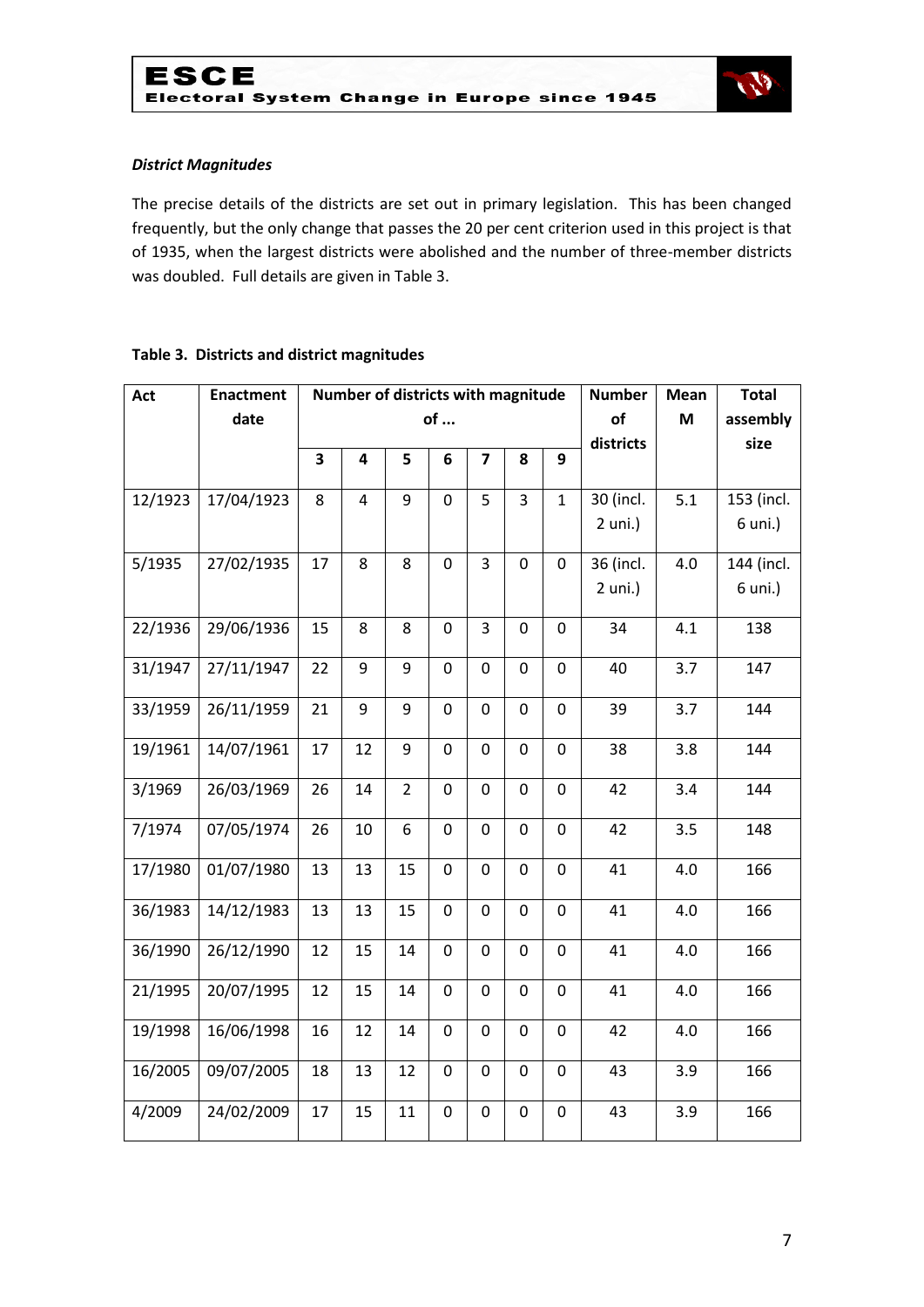

## **Appendix**

#### *Constitutional Provisions Relating to the Electoral System*

#### **[Constitution of the Irish Free State \(Saorstát Eireann\) Act, 1922](http://www.irishstatutebook.ie/1922/en/act/pub/0001/print.html)**

Article 14 of the 1922 Constitution laid out rules on the franchise. Article 26 set out the framework of the Dáil electoral system, including the provision that elections would be by proportional representation. It also established the principles of redistricting. Article 27 made provision for University seats in the Dáil. Article 28 set out rules regarding election timing. Article 29 concerned Dáil by-elections. Articles 32 and 33 set out the principles regarding the part of the Senate that was directly elected.

The full text of all of these articles is given below.

#### **Article 14.**

All citizens of the Irish Free State (Saorstát Eireann) without distinction of sex, who have reached the age of twenty-one years and who comply with the provisions of the prevailing electoral laws, shall have the right to vote for members of Dáil Eireann, and to take part in the Referendum and Initiative. All citizens of the Irish Free State (Saorstát Eireann) without distinction of sex who have reached the age of thirty years and who comply with the provisions of the prevailing electoral laws, shall have the right to vote for members of Seanad Eireann. No voter may exercise more than one vote at an election to either House, and the voting shall be by secret ballot. The mode and place of exercising this right shall be determined by law.

#### **Article 26.**

Dáil Eireann shall be composed of members who represent constituencies determined by law. The number of members shall be fixed from time to time by the Oireachtas, but the total number of members of Dáil Eireann (exclusive of members for the Universities) shall not be fixed at less than one member for each thirty thousand of the population, or at more than one member for each twenty thousand of the population: Provided that the proportion between the number of members to be elected at any time for each constituency and the population of each constituency, as ascertained at the last preceding census, shall, so far as possible, be identical throughout the country. The members shall be elected upon principles of Proportional Representation. The Oireachtas shall revise the constituencies at least once in every ten years, with due regard to changes in distribution of the population, but any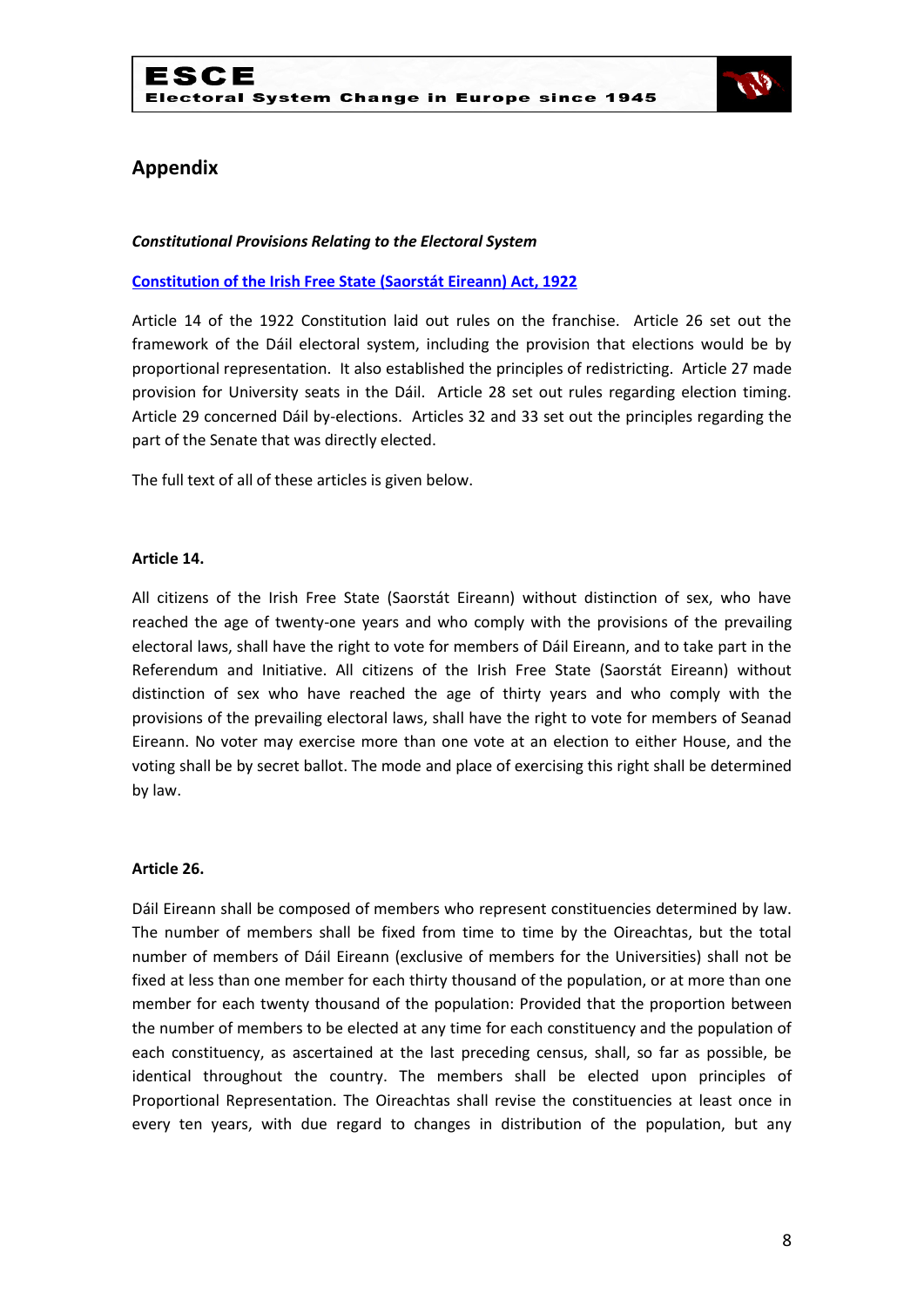

alterations in the constituencies shall not take effect during the life of Dáil Eireann sitting when such revision is made.

#### **Article 27.**

Each University in the Irish Free State (Saorstát Eireann), which was in existence at the date of the coming into operation of this Constitution, shall be entitled to elect three representatives to Dáil Eireann upon a franchise and in a manner to be prescribed by law.

#### **Article 28.**

At a General Election for Dáil Eireann the polls (exclusive of those for members for the Universities) shall be held on the same day throughout the country, and that day shall be a day not later than thirty days after the date of the dissolution, and shall be proclaimed a public holiday. Dáil Eireann shall meet within one month of such day, and shall, unless earlier dissolved, continue for four years from the date of its first meeting, and not longer. Dáil Eireann may not at any time be dissolved except on the advice of the Executive Council.

#### **Article 29.**

In case of death, resignation or disqualification of a member of Dáil Eireann, the vacancy shall be filled by election in manner to be determined by law.

#### **Article 32.**

One-fourth of the members of Seanad Eireann shall be elected every three years from a panel constituted as hereinafter mentioned at an election at which the area of the jurisdiction of the Irish Free State (Saorstát Eireann) shall form one electoral area, and the elections shall be held on principles of Proportional Representation.

#### **Article 33.**

Before each election of members of Seanad Eireann a panel shall be formed consisting of:—

(*a*) Three times as many qualified persons as there are members to be elected, of whom twothirds shall be nominated by Dáil Eireann voting according to principles of Proportional Representation and one-third shall be nominated by Seanad Eireann voting according to principles of Proportional Representation; and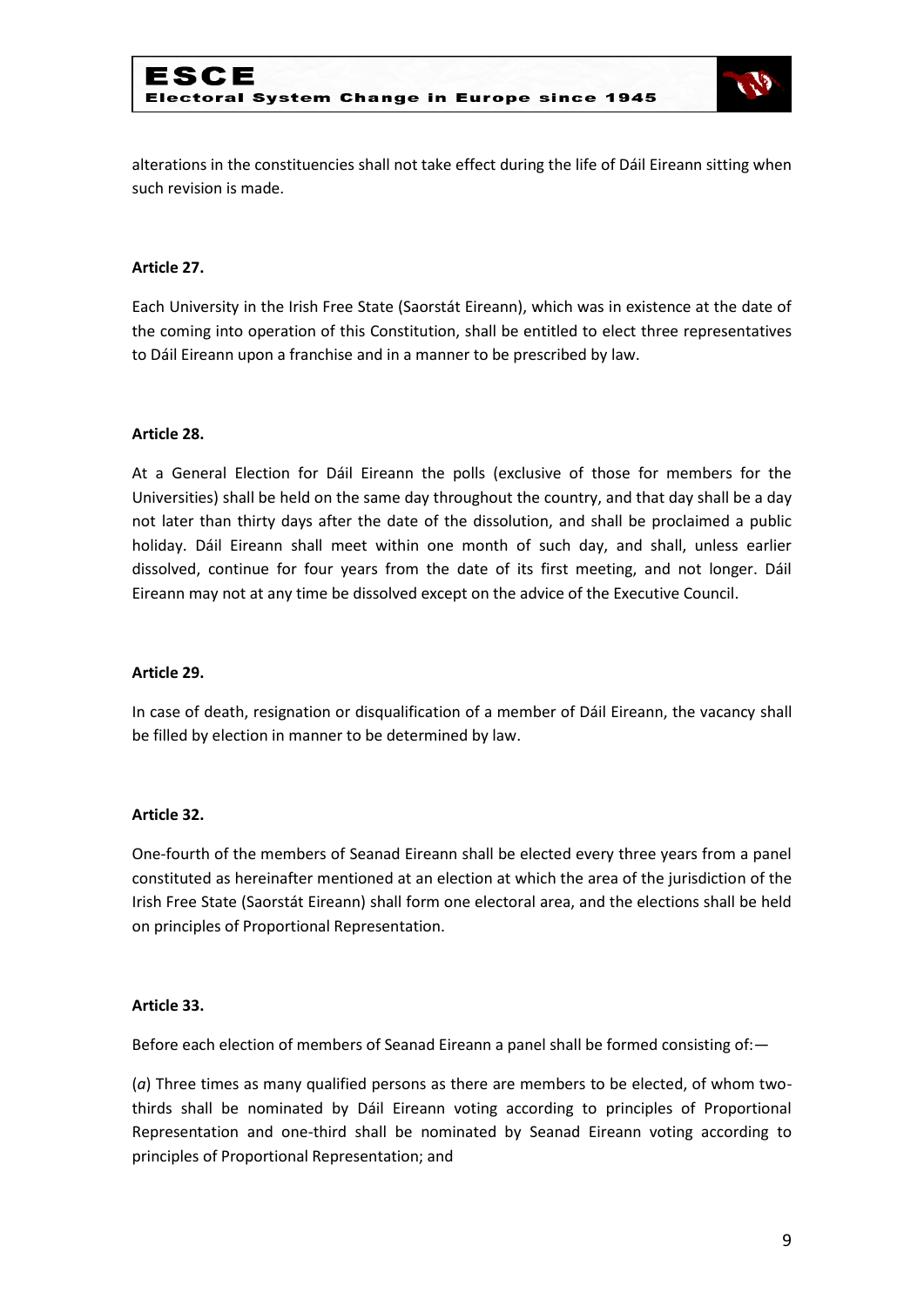

(*b*) Such persons who have at any time been members of Seanad Eireann (including members about to retire) as signify by notice in writing addressed to the President of the Executive Council their desire to be included in the panel.

The method of proposal and selection for nomination shall be decided by Dáil Eireann and Seanad Eireann respectively, with special reference to the necessity for arranging for the representation of important interests and institutions in the country: Provided that each proposal shall be in writing and shall state the qualifications of the person proposed and that no person shall be proposed without his own consent. As soon as the panel has been formed a list of the names of the members of the panel arranged in alphabetical order with their qualifications shall be published.

#### [Number 17/1936: Constitution \(Amendment No. 23\) Act, 1936](http://www.acts.ie/plweb-cgi/fastweb?state_id=1289463003&view=s0052_english_view&docrank=22&numhitsfound=31&query_rule=%28%28%28$query4%29%3C%3Dactyear%3C%3D%28$query5%29%29%20AND%20%28%28$query6%29%29%3Aactno%20AND%20%28%28$query7%29%29%3Asectionnumber%20AND%20%28%28$query1%29%29%3Alongtitle%20AND%20%28%28$query2%29%29%3Ashorttitle%20AND%20%28%28$query3%29%29%3Asidehead%20AND%20%28%28$query%29%29%29&query2=constitution&docid=11070&docdb=s0052_english&dbname=s0052_english&numresults=50&sorting=none&operator=and&TemplateName=predoc.tmpl&setCookie=1)

This amendment abolished the University seats in the Dáil.

#### **[Constitution of Ireland, 1937](http://www.constitution.ie/reports/ConstitutionofIreland.pdf)**

The new Constitution approved by referendum in July 1937 did not radically alter any of the provisions relating to the electoral system. All are now contained in Article 16. This explicitly states that the elections are by "proportional representation by means of the single transferable vote" (16.2.5). The maximum period between boundary reviews was increased from ten to twelve years. (16.2.4). A minimum district magnitude of three was established (16.2.6).

#### **Article 16**

1. 1° Every citizen without distinction of sex who has reached the age of twenty-one years, and who is not placed under disability or incapacity by this Constitution or by law, shall be eligible for membership of Dáil Éireann.

#### 2° i All citizens, and

ii such other persons in the State as may be determined by law,

without distinction of sex who have reached the age of eighteen years who are not disqualified by law and comply with the provisions of the law relating to the election of members of Dáil Éireann, shall have the right to vote at an election for members of Dáil Éireann.

3° No law shall be enacted placing any citizen under disability or incapacity for membership of Dáil Éireann on the ground of sex or disqualifying any citizen or other person from voting at an election for members of Dáil Éireann on that ground.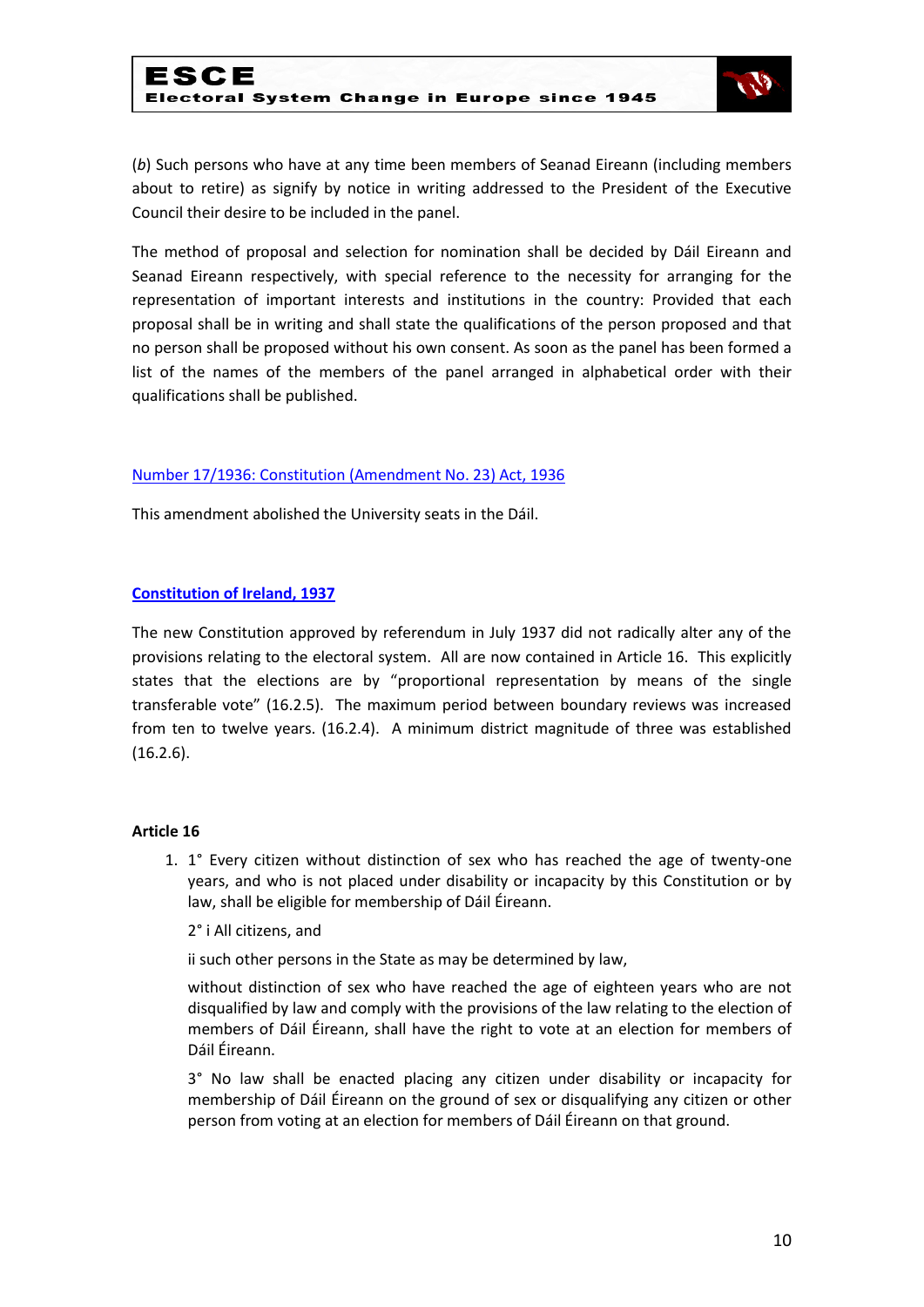

4° No voter may exercise more than one vote at an election for Dáil Éireann, and the voting shall be by secret ballot.

2. 1° Dáil Éireann shall be composed of members who represent constituencies determined by law. 2° The number of members shall from time to time be fixed by law, but the total number of members of Dáil Éireann shall not be fixed at less than one member for each thirty thousand of the population, or at more than one member for each twenty thousand of the population.

3° The ratio between the number of members to be elected at any time for each constituency and the population of each constituency, as ascertained at the last preceding census, shall, so far as it is practicable, be the same throughout the country.

4° The Oireachtas shall revise the constituencies at least once in every twelve years, with due regard to changes in distribution of the population, but any alterations in the constituencies shall not take effect during the life of Dáil Éireann sitting when such revision is made.

5° The members shall be elected on the system of proportional representation by means of the single transferable vote.

6° No law shall be enacted whereby the number of members to be returned for any constituency shall be less than three.

- 3. 1° Dáil Éireann shall be summoned and dissolved as provided by section 2 of Article 13 of this Constitution. 2° A general election for members of Dáil Éireann shall take place not later than thirty days after a dissolution of Dáil Éireann.
- 4. 1° Polling at every general election for Dáil Éireann shall as far as practicable take place on the same day throughout the country.
	- 2° Dáil Éireann shall meet within thirty days from that polling day.
- 5. The same Dáil Éireann shall not continue for a longer period than seven years from the date of its first meeting: a shorter period may be fixed by law.
- 6. Provision shall be made by law to enable the member of Dáil Éireann who is the Chairman immediately before a dissolution of Dáil Éireann to be deemed without any actual election to be elected a member of Dáil Éireann at the ensuing general election.
- 7. Subject to the foregoing provisions of this Article, elections for membership of Dáil Éireann, including the filling of casual vacancies, shall be regulated in accordance with law.

[Number 4/1972: Fourth Amendment of the Constitution Act, 1972](http://www.acts.ie/plweb-cgi/fastweb?state_id=1289463628&view=s0052_english_view&docrank=17&numhitsfound=75&query_rule=%28%28%28$query4%29%3C%3Dactyear%3C%3D%28$query5%29%29%20AND%20%28%28$query6%29%29%3Aactno%20AND%20%28%28$query7%29%29%3Asectionnumber%20AND%20%28%28$query1%29%29%3Alongtitle%20AND%20%28%28$query2%29%29%3Ashorttitle%20AND%20%28%28$query3%29%29%3Asidehead%20AND%20%28%28$query%29%29%29&query1=constitution&docid=11079&docdb=s0052_english&dbname=s0052_english&numresults=100&sorting=none&operator=and&TemplateName=predoc.tmpl&setCookie=1)

Reduced the voting age from 21 to 18.

[Number 7/1979: Seventh Amendment of the Constitution \(Election of Members of Seanad](http://www.acts.ie/plweb-cgi/fastweb?state_id=1289467004&view=s0052_english_view&docrank=14&numhitsfound=75&query_rule=%28%28%28$query4%29%3C%3Dactyear%3C%3D%28$query5%29%29%20AND%20%28%28$query6%29%29%3Aactno%20AND%20%28%28$query7%29%29%3Asectionnumber%20AND%20%28%28$query1%29%29%3Alongtitle%20AND%20%28%28$query2%29%29%3Ashorttitle%20AND%20%28%28$query3%29%29%3Asidehead%20AND%20%28%28$query%29%29%29&query1=constitution&docid=11083&docdb=s0052_english&dbname=s0052_english&numresults=100&sorting=none&operator=and&TemplateName=predoc.tmpl&setCookie=1)  [Éireann by Institutions of Higher Education\) Act, 1979](http://www.acts.ie/plweb-cgi/fastweb?state_id=1289467004&view=s0052_english_view&docrank=14&numhitsfound=75&query_rule=%28%28%28$query4%29%3C%3Dactyear%3C%3D%28$query5%29%29%20AND%20%28%28$query6%29%29%3Aactno%20AND%20%28%28$query7%29%29%3Asectionnumber%20AND%20%28%28$query1%29%29%3Alongtitle%20AND%20%28%28$query2%29%29%3Ashorttitle%20AND%20%28%28$query3%29%29%3Asidehead%20AND%20%28%28$query%29%29%29&query1=constitution&docid=11083&docdb=s0052_english&dbname=s0052_english&numresults=100&sorting=none&operator=and&TemplateName=predoc.tmpl&setCookie=1)

Made provision for the election of University members to the Senate.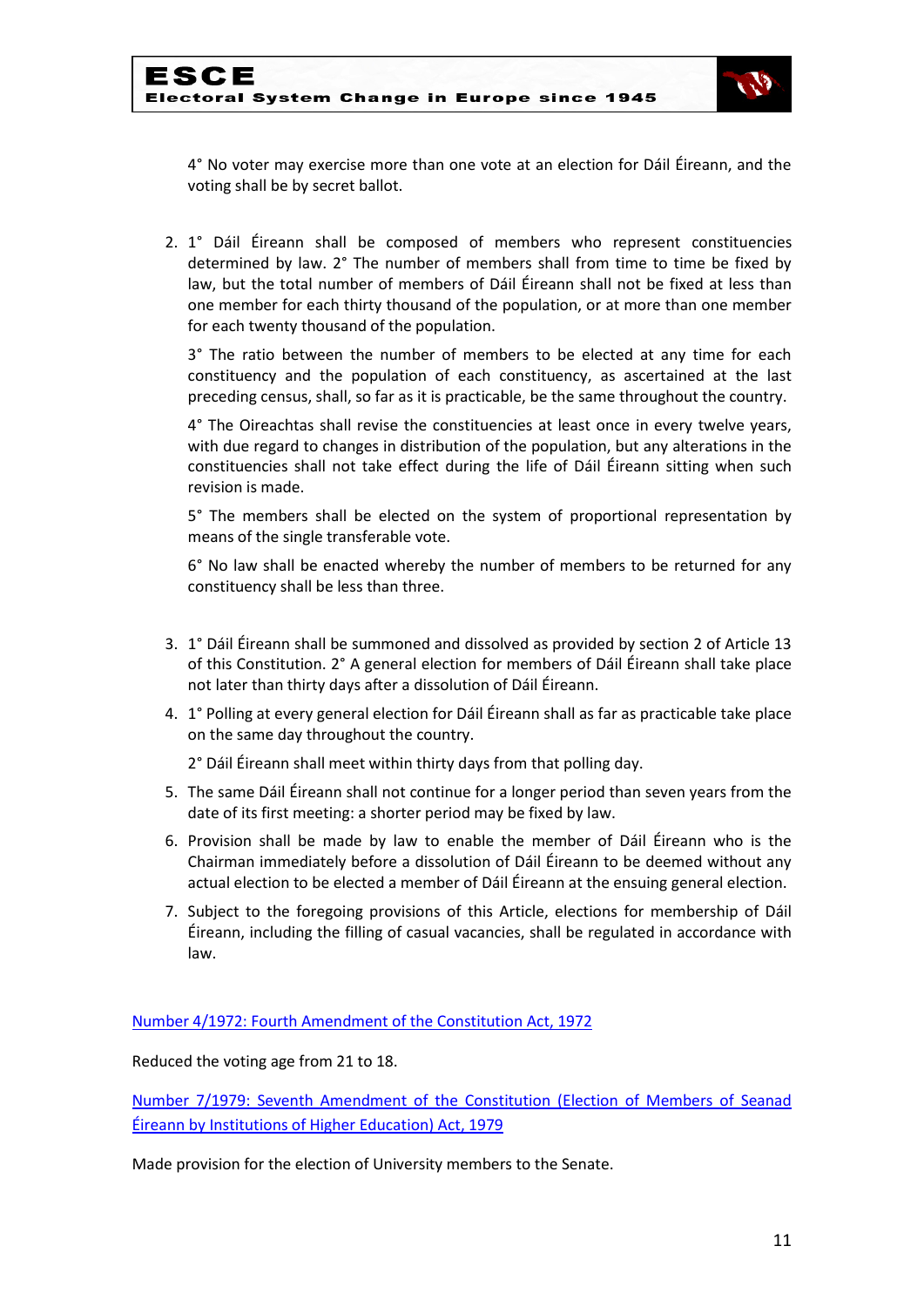

#### [Number 9/1984: Ninth Amendment of the Constitution Act, 1984](http://www.acts.ie/plweb-cgi/fastweb?state_id=1289467004&view=s0052_english_view&docrank=12&numhitsfound=75&query_rule=%28%28%28$query4%29%3C%3Dactyear%3C%3D%28$query5%29%29%20AND%20%28%28$query6%29%29%3Aactno%20AND%20%28%28$query7%29%29%3Asectionnumber%20AND%20%28%28$query1%29%29%3Alongtitle%20AND%20%28%28$query2%29%29%3Ashorttitle%20AND%20%28%28$query3%29%29%3Asidehead%20AND%20%28%28$query%29%29%29&query1=constitution&docid=11087&docdb=s0052_english&dbname=s0052_english&numresults=100&sorting=none&operator=and&TemplateName=predoc.tmpl&setCookie=1)

Created scope for non-citizens to be given the franchise, as determined by law.

### **Ordinary Law Relating to the Electoral System**

[Number 12/1923: Electoral Act, 1923](http://www.acts.ie/plweb-cgi/fastweb?state_id=1288196558&view=s0052_english_view&docrank=50&numhitsfound=51&query_rule=%28%28%28$query4%29%3C%3Dactyear%3C%3D%28$query5%29%29%20AND%20%28%28$query6%29%29%3Aactno%20AND%20%28%28$query7%29%29%3Asectionnumber%20AND%20%28%28$query1%29%29%3Alongtitle%20AND%20%28%28$query2%29%29%3Ashorttitle%20AND%20%28%28$query3%29%29%3Asidehead%20AND%20%28%28$query%29%29%29&query2=electoral&query4=1922&query5=2010&docid=34&docdb=s0052_english&dbname=s0052_english&numresults=100&sorting=none&operator=and&TemplateName=predoc.tmpl&setCookie=1)

This is the Republic of Ireland's first electoral law. It determines the electoral system for the Dáil (lower house) as being that of single transferable vote (STV) (Article 17 and Schedule 3). It also defines each district and the number of seats elected in each (Schedule 8). In addition, it covers rules for Seanad (upper house) elections and referendums.

[Number 38/1923: The Prevention of Electoral Abuses Act, 1923](http://www.acts.ie/plweb-cgi/fastweb?state_id=1288196558&view=s0052_english_view&docrank=49&numhitsfound=51&query_rule=%28%28%28$query4%29%3C%3Dactyear%3C%3D%28$query5%29%29%20AND%20%28%28$query6%29%29%3Aactno%20AND%20%28%28$query7%29%29%3Asectionnumber%20AND%20%28%28$query1%29%29%3Alongtitle%20AND%20%28%28$query2%29%29%3Ashorttitle%20AND%20%28%28$query3%29%29%3Asidehead%20AND%20%28%28$query%29%29%29&query2=electoral&query4=1922&query5=2010&docid=138&docdb=s0052_english&dbname=s0052_english&numresults=100&sorting=none&operator=and&TemplateName=predoc.tmpl&setCookie=1)

Defines a range of electoral offences and establishes penalties.

[Number 34/1925: Electoral \(Seanad Elections\) Act, 1925](http://www.acts.ie/plweb-cgi/fastweb?state_id=1288196558&view=s0052_english_view&docrank=48&numhitsfound=51&query_rule=%28%28%28$query4%29%3C%3Dactyear%3C%3D%28$query5%29%29%20AND%20%28%28$query6%29%29%3Aactno%20AND%20%28%28$query7%29%29%3Asectionnumber%20AND%20%28%28$query1%29%29%3Alongtitle%20AND%20%28%28$query2%29%29%3Ashorttitle%20AND%20%28%28$query3%29%29%3Asidehead%20AND%20%28%28$query%29%29%29&query2=electoral&query4=1922&query5=2010&docid=400&docdb=s0052_english&dbname=s0052_english&numresults=100&sorting=none&operator=and&TemplateName=predoc.tmpl&setCookie=1)

Very short act clarifying certain minor aspects of the Seanad electoral system.

[Number 21/1927: Electoral \(Amendment\) Act, 1927](http://www.acts.ie/plweb-cgi/fastweb?state_id=1288196558&view=s0052_english_view&docrank=47&numhitsfound=51&query_rule=%28%28%28$query4%29%3C%3Dactyear%3C%3D%28$query5%29%29%20AND%20%28%28$query6%29%29%3Aactno%20AND%20%28%28$query7%29%29%3Asectionnumber%20AND%20%28%28$query1%29%29%3Alongtitle%20AND%20%28%28$query2%29%29%3Ashorttitle%20AND%20%28%28$query3%29%29%3Asidehead%20AND%20%28%28$query%29%29%29&query2=electoral&query4=1922&query5=2010&docid=540&docdb=s0052_english&dbname=s0052_english&numresults=100&sorting=none&operator=and&TemplateName=predoc.tmpl&setCookie=1)

Very short act dealing with a range of issues. Defines the maximum duration of the Oireachtas as five years (Article 7).

[Number 33/1927: Electoral \(Amendment\) \(No. 2\) Act, 1927](http://www.acts.ie/plweb-cgi/fastweb?state_id=1288196558&view=s0052_english_view&docrank=46&numhitsfound=51&query_rule=%28%28%28$query4%29%3C%3Dactyear%3C%3D%28$query5%29%29%20AND%20%28%28$query6%29%29%3Aactno%20AND%20%28%28$query7%29%29%3Asectionnumber%20AND%20%28%28$query1%29%29%3Alongtitle%20AND%20%28%28$query2%29%29%3Ashorttitle%20AND%20%28%28$query3%29%29%3Asidehead%20AND%20%28%28$query%29%29%29&query2=electoral&query4=1922&query5=2010&docid=594&docdb=s0052_english&dbname=s0052_english&numresults=100&sorting=none&operator=and&TemplateName=predoc.tmpl&setCookie=1)

Requires candidates for the Dáil or Seanad to make a declaration on oath of their intention to take up their seats if elected.

[Number 29/1928: Seanad Electoral Act, 1928](http://www.acts.ie/plweb-cgi/fastweb?state_id=1288196558&view=s0052_english_view&docrank=45&numhitsfound=51&query_rule=%28%28%28$query4%29%3C%3Dactyear%3C%3D%28$query5%29%29%20AND%20%28%28$query6%29%29%3Aactno%20AND%20%28%28$query7%29%29%3Asectionnumber%20AND%20%28%28$query1%29%29%3Alongtitle%20AND%20%28%28$query2%29%29%3Ashorttitle%20AND%20%28%28$query3%29%29%3Asidehead%20AND%20%28%28$query%29%29%29&query2=electoral&query4=1922&query5=2010&docid=653&docdb=s0052_english&dbname=s0052_english&numresults=100&sorting=none&operator=and&TemplateName=predoc.tmpl&setCookie=1)

A new act setting out the Seanad electoral laws and thus replacing most of the 1923 Electoral Act in so far as it applied to the Seanad.

[Number 29/1932: Electoral \(Registration Appeals\) Act, 1932](http://www.acts.ie/plweb-cgi/fastweb?state_id=1288196558&view=s0052_english_view&docrank=43&numhitsfound=51&query_rule=%28%28%28$query4%29%3C%3Dactyear%3C%3D%28$query5%29%29%20AND%20%28%28$query6%29%29%3Aactno%20AND%20%28%28$query7%29%29%3Asectionnumber%20AND%20%28%28$query1%29%29%3Alongtitle%20AND%20%28%28$query2%29%29%3Ashorttitle%20AND%20%28%28$query3%29%29%3Asidehead%20AND%20%28%28$query%29%29%29&query2=electoral&query4=1922&query5=2010&docid=1050&docdb=s0052_english&dbname=s0052_english&numresults=100&sorting=none&operator=and&TemplateName=predoc.tmpl&setCookie=1)

Very short act changing procedures for dealing with some appeals.

[Number 14/1933: Electoral \(Amendment\) Act, 1933](http://www.acts.ie/plweb-cgi/fastweb?state_id=1288196558&view=s0052_english_view&docrank=42&numhitsfound=51&query_rule=%28%28%28$query4%29%3C%3Dactyear%3C%3D%28$query5%29%29%20AND%20%28%28$query6%29%29%3Aactno%20AND%20%28%28$query7%29%29%3Asectionnumber%20AND%20%28%28$query1%29%29%3Alongtitle%20AND%20%28%28$query2%29%29%3Ashorttitle%20AND%20%28%28$query3%29%29%3Asidehead%20AND%20%28%28$query%29%29%29&query2=electoral&query4=1922&query5=2010&docid=1121&docdb=s0052_english&dbname=s0052_english&numresults=100&sorting=none&operator=and&TemplateName=predoc.tmpl&setCookie=1)

Minor changes to deposits and the disqualification and resignation of Dáil members.

[Number 5/1935: Electoral \(Revision of Constituencies\) Act, 1935](http://www.acts.ie/plweb-cgi/fastweb?state_id=1288196558&view=s0052_english_view&docrank=41&numhitsfound=51&query_rule=%28%28%28$query4%29%3C%3Dactyear%3C%3D%28$query5%29%29%20AND%20%28%28$query6%29%29%3Aactno%20AND%20%28%28$query7%29%29%3Asectionnumber%20AND%20%28%28$query1%29%29%3Alongtitle%20AND%20%28%28$query2%29%29%3Ashorttitle%20AND%20%28%28$query3%29%29%3Asidehead%20AND%20%28%28$query%29%29%29&query2=electoral&query4=1922&query5=2010&docid=1386&docdb=s0052_english&dbname=s0052_english&numresults=100&sorting=none&operator=and&TemplateName=predoc.tmpl&setCookie=1)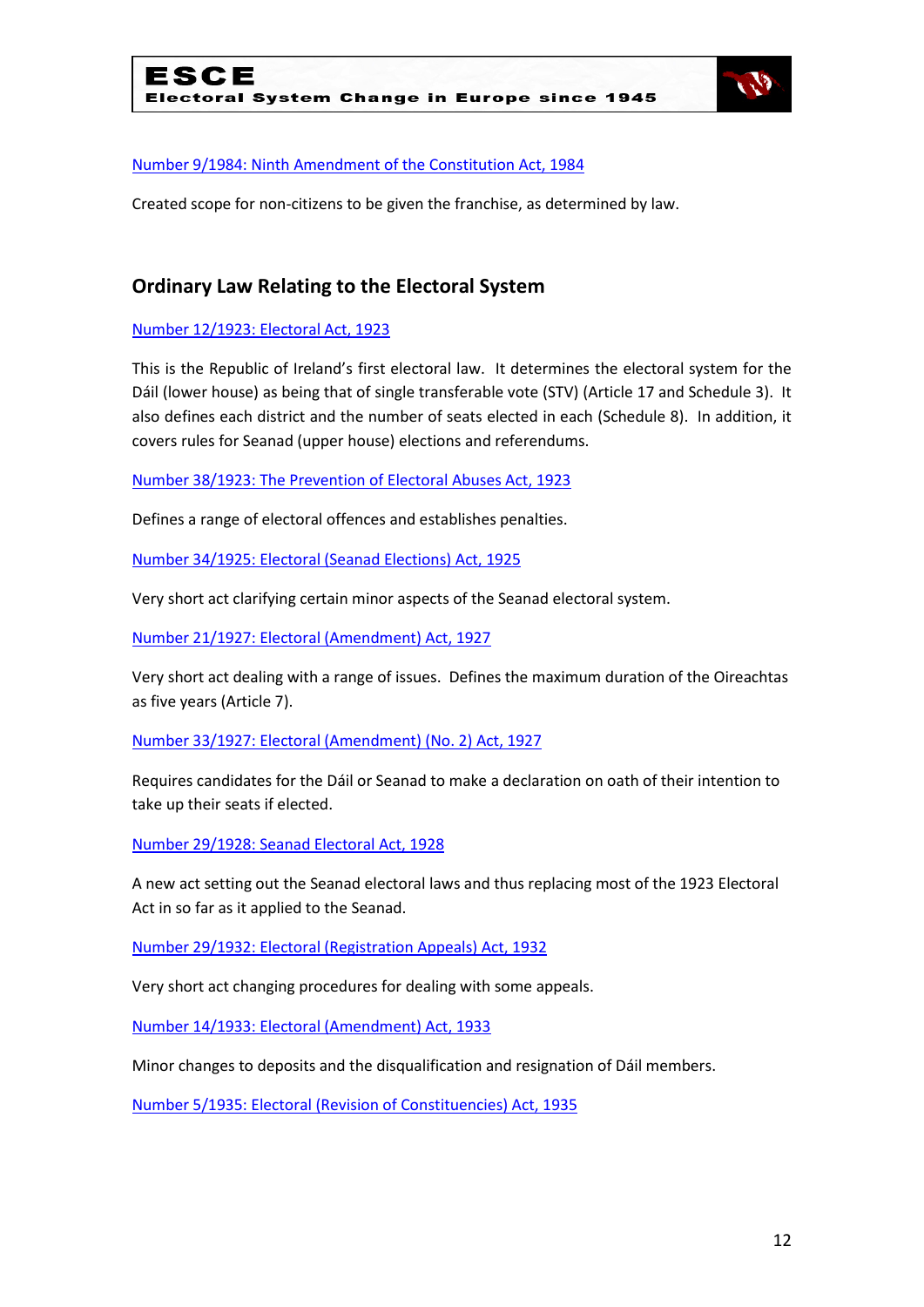

This act defined new districts for the Dáil, significantly reducing the average magnitude from 5.1 to exactly 4 (including the university constituencies, which were not affected by the act). Details are given in Table 1.\*

[Number 22/1936: Electoral \(University Constituencies\) Act, 1936](http://www.acts.ie/plweb-cgi/fastweb?state_id=1288196558&view=s0052_english_view&docrank=40&numhitsfound=51&query_rule=%28%28%28$query4%29%3C%3Dactyear%3C%3D%28$query5%29%29%20AND%20%28%28$query6%29%29%3Aactno%20AND%20%28%28$query7%29%29%3Asectionnumber%20AND%20%28%28$query1%29%29%3Alongtitle%20AND%20%28%28$query2%29%29%3Ashorttitle%20AND%20%28%28$query3%29%29%3Asidehead%20AND%20%28%28$query%29%29%29&query2=electoral&query4=1922&query5=2010&docid=1540&docdb=s0052_english&dbname=s0052_english&numresults=100&sorting=none&operator=and&TemplateName=predoc.tmpl&setCookie=1)

Abolished the two university constituencies in the Dáil (which had elected three members each). (Consequent effects upon district magnitudes are shown in Table 1.\*

[Number 25/1937: Electoral \(Chairman of Dail Eireann\) Act, 1937](http://www.acts.ie/plweb-cgi/fastweb?state_id=1288196558&view=s0052_english_view&docrank=39&numhitsfound=51&query_rule=%28%28%28$query4%29%3C%3Dactyear%3C%3D%28$query5%29%29%20AND%20%28%28$query6%29%29%3Aactno%20AND%20%28%28$query7%29%29%3Asectionnumber%20AND%20%28%28$query1%29%29%3Alongtitle%20AND%20%28%28$query2%29%29%3Ashorttitle%20AND%20%28%28$query3%29%29%3Asidehead%20AND%20%28%28$query%29%29%29&query2=electoral&query4=1922&query5=2010&docid=1708&docdb=s0052_english&dbname=s0052_english&numresults=100&sorting=none&operator=and&TemplateName=predoc.tmpl&setCookie=1)

Allows the Ceann Comhairle (Chairman of the Dáil) to be deemed elected to the Dáil without actually going through election.

[Number 30/1937: Seanad Electoral \(University Members\) Act, 1937](http://www.acts.ie/plweb-cgi/fastweb?state_id=1288196558&view=s0052_english_view&docrank=38&numhitsfound=51&query_rule=%28%28%28$query4%29%3C%3Dactyear%3C%3D%28$query5%29%29%20AND%20%28%28$query6%29%29%3Aactno%20AND%20%28%28$query7%29%29%3Asectionnumber%20AND%20%28%28$query1%29%29%3Alongtitle%20AND%20%28%28$query2%29%29%3Ashorttitle%20AND%20%28%28$query3%29%29%3Asidehead%20AND%20%28%28$query%29%29%29&query2=electoral&query4=1922&query5=2010&docid=1720&docdb=s0052_english&dbname=s0052_english&numresults=100&sorting=none&operator=and&TemplateName=predoc.tmpl&setCookie=1)

Sets out full provisions for the election of the university members of the Seanad.

[Number 43/1937: Seanad Electoral \(Panel Members\) Act, 1937](http://www.acts.ie/plweb-cgi/fastweb?state_id=1288196558&view=s0052_english_view&docrank=37&numhitsfound=51&query_rule=%28%28%28$query4%29%3C%3Dactyear%3C%3D%28$query5%29%29%20AND%20%28%28$query6%29%29%3Aactno%20AND%20%28%28$query7%29%29%3Asectionnumber%20AND%20%28%28$query1%29%29%3Alongtitle%20AND%20%28%28$query2%29%29%3Ashorttitle%20AND%20%28%28$query3%29%29%3Asidehead%20AND%20%28%28$query%29%29%29&query2=electoral&query4=1922&query5=2010&docid=1759&docdb=s0052_english&dbname=s0052_english&numresults=100&sorting=none&operator=and&TemplateName=predoc.tmpl&setCookie=1)

Sets out full provisions for the election of the panel members of the Seanad.

[Number 20/1940: Seanad Electoral \(Panel Members\) \(Bye-Elections\) Act, 1940](http://www.acts.ie/plweb-cgi/fastweb?state_id=1288196558&view=s0052_english_view&docrank=36&numhitsfound=51&query_rule=%28%28%28$query4%29%3C%3Dactyear%3C%3D%28$query5%29%29%20AND%20%28%28$query6%29%29%3Aactno%20AND%20%28%28$query7%29%29%3Asectionnumber%20AND%20%28%28$query1%29%29%3Alongtitle%20AND%20%28%28$query2%29%29%3Ashorttitle%20AND%20%28%28$query3%29%29%3Asidehead%20AND%20%28%28$query%29%29%29&query2=electoral&query4=1922&query5=2010&docid=2044&docdb=s0052_english&dbname=s0052_english&numresults=100&sorting=none&operator=and&TemplateName=predoc.tmpl&setCookie=1)

Full provisions for by-elections when vacancies exist for panel members of the Seanad.

[Number 28/1941: Electoral Act, 1941](http://www.acts.ie/plweb-cgi/fastweb?state_id=1288196558&view=s0052_english_view&docrank=35&numhitsfound=51&query_rule=%28%28%28$query4%29%3C%3Dactyear%3C%3D%28$query5%29%29%20AND%20%28%28$query6%29%29%3Aactno%20AND%20%28%28$query7%29%29%3Asectionnumber%20AND%20%28%28$query1%29%29%3Alongtitle%20AND%20%28%28$query2%29%29%3Ashorttitle%20AND%20%28%28$query3%29%29%3Asidehead%20AND%20%28%28$query%29%29%29&query2=electoral&query4=1922&query5=2010&docid=2148&docdb=s0052_english&dbname=s0052_english&numresults=100&sorting=none&operator=and&TemplateName=predoc.tmpl&setCookie=1)

Short act setting the minimum voting age at 21 (though Article 1 of the 1923 Electoral Act had already set it at 21).

[Number 15/1943: Electoral \(Polling Cards\) Act, 1943](http://www.acts.ie/plweb-cgi/fastweb?state_id=1288196558&view=s0052_english_view&docrank=34&numhitsfound=51&query_rule=%28%28%28$query4%29%3C%3Dactyear%3C%3D%28$query5%29%29%20AND%20%28%28$query6%29%29%3Aactno%20AND%20%28%28$query7%29%29%3Asectionnumber%20AND%20%28%28$query1%29%29%3Alongtitle%20AND%20%28%28$query2%29%29%3Ashorttitle%20AND%20%28%28$query3%29%29%3Asidehead%20AND%20%28%28$query%29%29%29&query2=electoral&query4=1922&query5=2010&docid=2260&docdb=s0052_english&dbname=s0052_english&numresults=100&sorting=none&operator=and&TemplateName=predoc.tmpl&setCookie=1)

On sending polling cards to voters when there is an election during the period of national emergency.

[Number 6/1945: Electoral \(Dail Eireann and Local Authorities\) Act, 1945](http://www.acts.ie/plweb-cgi/fastweb?state_id=1288196558&view=s0052_english_view&docrank=33&numhitsfound=51&query_rule=%28%28%28$query4%29%3C%3Dactyear%3C%3D%28$query5%29%29%20AND%20%28%28$query6%29%29%3Aactno%20AND%20%28%28$query7%29%29%3Asectionnumber%20AND%20%28%28$query1%29%29%3Alongtitle%20AND%20%28%28$query2%29%29%3Ashorttitle%20AND%20%28%28$query3%29%29%3Asidehead%20AND%20%28%28$query%29%29%29&query2=electoral&query4=1922&query5=2010&docid=2370&docdb=s0052_english&dbname=s0052_english&numresults=100&sorting=none&operator=and&TemplateName=predoc.tmpl&setCookie=1)

Changes the qualifying date for the electoral register and make other consequent changes.

[Number 31/1946: Electoral \(Amendment\) Act, 1946](http://www.acts.ie/plweb-cgi/fastweb?state_id=1288196558&view=s0052_english_view&docrank=32&numhitsfound=51&query_rule=%28%28%28$query4%29%3C%3Dactyear%3C%3D%28$query5%29%29%20AND%20%28%28$query6%29%29%3Aactno%20AND%20%28%28$query7%29%29%3Asectionnumber%20AND%20%28%28$query1%29%29%3Alongtitle%20AND%20%28%28$query2%29%29%3Ashorttitle%20AND%20%28%28$query3%29%29%3Asidehead%20AND%20%28%28$query%29%29%29&query2=electoral&query4=1922&query5=2010&docid=2597&docdb=s0052_english&dbname=s0052_english&numresults=100&sorting=none&operator=and&TemplateName=predoc.tmpl&setCookie=1)

Various changes to the administration of elections.

Number [31/1947: Electoral \(Amendment\) Act, 1947](http://www.acts.ie/plweb-cgi/fastweb?state_id=1288196558&view=s0052_english_view&docrank=31&numhitsfound=51&query_rule=%28%28%28$query4%29%3C%3Dactyear%3C%3D%28$query5%29%29%20AND%20%28%28$query6%29%29%3Aactno%20AND%20%28%28$query7%29%29%3Asectionnumber%20AND%20%28%28$query1%29%29%3Alongtitle%20AND%20%28%28$query2%29%29%3Ashorttitle%20AND%20%28%28$query3%29%29%3Asidehead%20AND%20%28%28$query%29%29%29&query2=electoral&query4=1922&query5=2010&docid=2709&docdb=s0052_english&dbname=s0052_english&numresults=100&sorting=none&operator=and&TemplateName=predoc.tmpl&setCookie=1)

Sets the size of the Dáil at 147 members and redefined the districts. This increased the number if districts from 34 to 40 and reduced the mean district magnitude from 4.1 to 3.7 (see Table 1\*).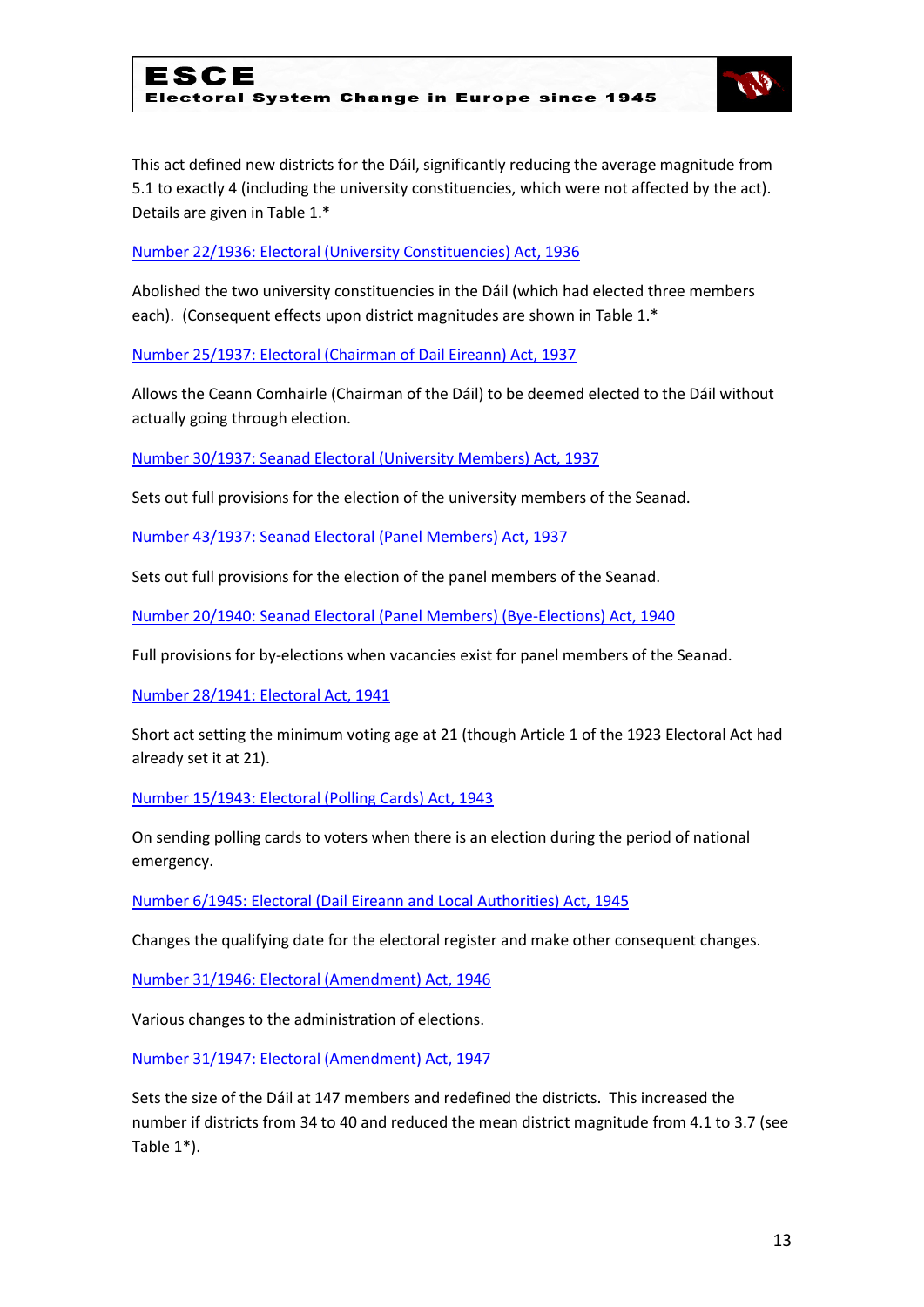

[Number 42/1947: Seanad Electoral \(Panel Members\) Act, 1947](http://www.acts.ie/plweb-cgi/fastweb?state_id=1288196558&view=s0052_english_view&docrank=30&numhitsfound=51&query_rule=%28%28%28$query4%29%3C%3Dactyear%3C%3D%28$query5%29%29%20AND%20%28%28$query6%29%29%3Aactno%20AND%20%28%28$query7%29%29%3Asectionnumber%20AND%20%28%28$query1%29%29%3Alongtitle%20AND%20%28%28$query2%29%29%3Ashorttitle%20AND%20%28%28$query3%29%29%3Asidehead%20AND%20%28%28$query%29%29%29&query2=electoral&query4=1922&query5=2010&docid=2732&docdb=s0052_english&dbname=s0052_english&numresults=100&sorting=none&operator=and&TemplateName=predoc.tmpl&setCookie=1)

Full provisions for the election of panel members of the Seanad.

[Number 1/1954: Seanad Electoral \(Panel Members\) Act, 1954](http://www.acts.ie/plweb-cgi/fastweb?state_id=1288196558&view=s0052_english_view&docrank=29&numhitsfound=51&query_rule=%28%28%28$query4%29%3C%3Dactyear%3C%3D%28$query5%29%29%20AND%20%28%28$query6%29%29%3Aactno%20AND%20%28%28$query7%29%29%3Asectionnumber%20AND%20%28%28$query1%29%29%3Alongtitle%20AND%20%28%28$query2%29%29%3Ashorttitle%20AND%20%28%28$query3%29%29%3Asidehead%20AND%20%28%28$query%29%29%29&query2=electoral&query4=1922&query5=2010&docid=3310&docdb=s0052_english&dbname=s0052_english&numresults=100&sorting=none&operator=and&TemplateName=predoc.tmpl&setCookie=1)

Minor amendments to law 42/1947.

[Number 33/1959: Electoral \(Amendment\) Act, 1959](http://www.acts.ie/plweb-cgi/fastweb?state_id=1288196558&view=s0052_english_view&docrank=28&numhitsfound=51&query_rule=%28%28%28$query4%29%3C%3Dactyear%3C%3D%28$query5%29%29%20AND%20%28%28$query6%29%29%3Aactno%20AND%20%28%28$query7%29%29%3Asectionnumber%20AND%20%28%28$query1%29%29%3Alongtitle%20AND%20%28%28$query2%29%29%3Ashorttitle%20AND%20%28%28$query3%29%29%3Asidehead%20AND%20%28%28$query%29%29%29&query2=electoral&query4=1922&query5=2010&docid=3993&docdb=s0052_english&dbname=s0052_english&numresults=100&sorting=none&operator=and&TemplateName=predoc.tmpl&setCookie=1)

This amendment changed the Dáil assembly size from 147 to 144. It also revised the constituency structure very slightly, as detailed in Table 1\*.

[Number 43/1960: Electoral Act, 1960](http://www.acts.ie/plweb-cgi/fastweb?state_id=1288196558&view=s0052_english_view&docrank=27&numhitsfound=51&query_rule=%28%28%28$query4%29%3C%3Dactyear%3C%3D%28$query5%29%29%20AND%20%28%28$query6%29%29%3Aactno%20AND%20%28%28$query7%29%29%3Asectionnumber%20AND%20%28%28$query1%29%29%3Alongtitle%20AND%20%28%28$query2%29%29%3Ashorttitle%20AND%20%28%28$query3%29%29%3Asidehead%20AND%20%28%28$query%29%29%29&query2=electoral&query4=1922&query5=2010&docid=4141&docdb=s0052_english&dbname=s0052_english&numresults=100&sorting=none&operator=and&TemplateName=predoc.tmpl&setCookie=1)

This act amended previous legislation in various ways, notably in relation to postal voting and voting by blind and incapacitated persons.

[Number 19/1961: Electoral \(Amendment\) Act, 1961](http://www.acts.ie/plweb-cgi/fastweb?state_id=1288196558&view=s0052_english_view&docrank=26&numhitsfound=51&query_rule=%28%28%28$query4%29%3C%3Dactyear%3C%3D%28$query5%29%29%20AND%20%28%28$query6%29%29%3Aactno%20AND%20%28%28$query7%29%29%3Asectionnumber%20AND%20%28%28$query1%29%29%3Alongtitle%20AND%20%28%28$query2%29%29%3Ashorttitle%20AND%20%28%28$query3%29%29%3Asidehead%20AND%20%28%28$query%29%29%29&query2=electoral&query4=1922&query5=2010&docid=4189&docdb=s0052_english&dbname=s0052_english&numresults=100&sorting=none&operator=and&TemplateName=predoc.tmpl&setCookie=1)

While keeping the size of the Dáil unchanged, this act slightly changed the district structure, thereby marginally increasing mean district magnitude (see Table 1\*).

[Number 19/1963: Electoral Act, 1963](http://www.acts.ie/plweb-cgi/fastweb?state_id=1288196558&view=s0052_english_view&docrank=25&numhitsfound=51&query_rule=%28%28%28$query4%29%3C%3Dactyear%3C%3D%28$query5%29%29%20AND%20%28%28$query6%29%29%3Aactno%20AND%20%28%28$query7%29%29%3Asectionnumber%20AND%20%28%28$query1%29%29%3Alongtitle%20AND%20%28%28$query2%29%29%3Ashorttitle%20AND%20%28%28$query3%29%29%3Asidehead%20AND%20%28%28$query%29%29%29&query2=electoral&query4=1922&query5=2010&docid=4403&docdb=s0052_english&dbname=s0052_english&numresults=100&sorting=none&operator=and&TemplateName=predoc.tmpl&setCookie=1)

This act repealed large parts of the Electoral Act, 1923 as well as much earlier (UK) legislation and later legislation. It set out regulations for Dáil, presidential, and local elections and for referendums. But it made no changes to the essence of the Dáil system that is our focus here.

[Number 1/1966: Electoral \(Amendment\) Act, 1966](http://www.acts.ie/plweb-cgi/fastweb?state_id=1288196558&view=s0052_english_view&docrank=24&numhitsfound=51&query_rule=%28%28%28$query4%29%3C%3Dactyear%3C%3D%28$query5%29%29%20AND%20%28%28$query6%29%29%3Aactno%20AND%20%28%28$query7%29%29%3Asectionnumber%20AND%20%28%28$query1%29%29%3Alongtitle%20AND%20%28%28$query2%29%29%3Ashorttitle%20AND%20%28%28$query3%29%29%3Asidehead%20AND%20%28%28$query%29%29%29&query2=electoral&query4=1922&query5=2010&docid=4696&docdb=s0052_english&dbname=s0052_english&numresults=100&sorting=none&operator=and&TemplateName=predoc.tmpl&setCookie=1)

Small amendment related to those with mental disabilities.

[Number 3/1969: Electoral \(Amendment\) Act, 1969](http://www.acts.ie/plweb-cgi/fastweb?state_id=1288196558&view=s0052_english_view&docrank=23&numhitsfound=51&query_rule=%28%28%28$query4%29%3C%3Dactyear%3C%3D%28$query5%29%29%20AND%20%28%28$query6%29%29%3Aactno%20AND%20%28%28$query7%29%29%3Asectionnumber%20AND%20%28%28$query1%29%29%3Alongtitle%20AND%20%28%28$query2%29%29%3Ashorttitle%20AND%20%28%28$query3%29%29%3Asidehead%20AND%20%28%28$query%29%29%29&query2=electoral&query4=1922&query5=2010&docid=5015&docdb=s0052_english&dbname=s0052_english&numresults=100&sorting=none&operator=and&TemplateName=predoc.tmpl&setCookie=1)

This act kept the size of the Dáil unchanged but revised the district structure, increasing the number of districts to 42 and reducing average district magnitude to 3.4. For the first time, the majority of Dáil members were to be elected in three-member districts.

[Number 4/1972: Electoral \(Amendment\) Act, 1972](http://www.acts.ie/plweb-cgi/fastweb?state_id=1288196558&view=s0052_english_view&docrank=22&numhitsfound=51&query_rule=%28%28%28$query4%29%3C%3Dactyear%3C%3D%28$query5%29%29%20AND%20%28%28$query6%29%29%3Aactno%20AND%20%28%28$query7%29%29%3Asectionnumber%20AND%20%28%28$query1%29%29%3Alongtitle%20AND%20%28%28$query2%29%29%3Ashorttitle%20AND%20%28%28$query3%29%29%3Asidehead%20AND%20%28%28$query%29%29%29&query2=electoral&query4=1922&query5=2010&docid=5208&docdb=s0052_english&dbname=s0052_english&numresults=100&sorting=none&operator=and&TemplateName=predoc.tmpl&setCookie=1)

Amended provisions relating to the design of ballot papers, including ballot paper templates.

[Number 3/1973: Electoral \(Amendment\) Act, 1973](http://www.acts.ie/plweb-cgi/fastweb?state_id=1288196558&view=s0052_english_view&docrank=21&numhitsfound=51&query_rule=%28%28%28$query4%29%3C%3Dactyear%3C%3D%28$query5%29%29%20AND%20%28%28$query6%29%29%3Aactno%20AND%20%28%28$query7%29%29%3Asectionnumber%20AND%20%28%28$query1%29%29%3Alongtitle%20AND%20%28%28$query2%29%29%3Ashorttitle%20AND%20%28%28$query3%29%29%3Asidehead%20AND%20%28%28$query%29%29%29&query2=electoral&query4=1922&query5=2010&docid=5269&docdb=s0052_english&dbname=s0052_english&numresults=100&sorting=none&operator=and&TemplateName=predoc.tmpl&setCookie=1)

Reduced the voting age from 21 to 18.

[Number 7/1974: Electoral \(Amendment\) Act, 1974](http://www.acts.ie/plweb-cgi/fastweb?state_id=1288196558&view=s0052_english_view&docrank=20&numhitsfound=51&query_rule=%28%28%28$query4%29%3C%3Dactyear%3C%3D%28$query5%29%29%20AND%20%28%28$query6%29%29%3Aactno%20AND%20%28%28$query7%29%29%3Asectionnumber%20AND%20%28%28$query1%29%29%3Alongtitle%20AND%20%28%28$query2%29%29%3Ashorttitle%20AND%20%28%28$query3%29%29%3Asidehead%20AND%20%28%28$query%29%29%29&query2=electoral&query4=1922&query5=2010&docid=5340&docdb=s0052_english&dbname=s0052_english&numresults=100&sorting=none&operator=and&TemplateName=predoc.tmpl&setCookie=1)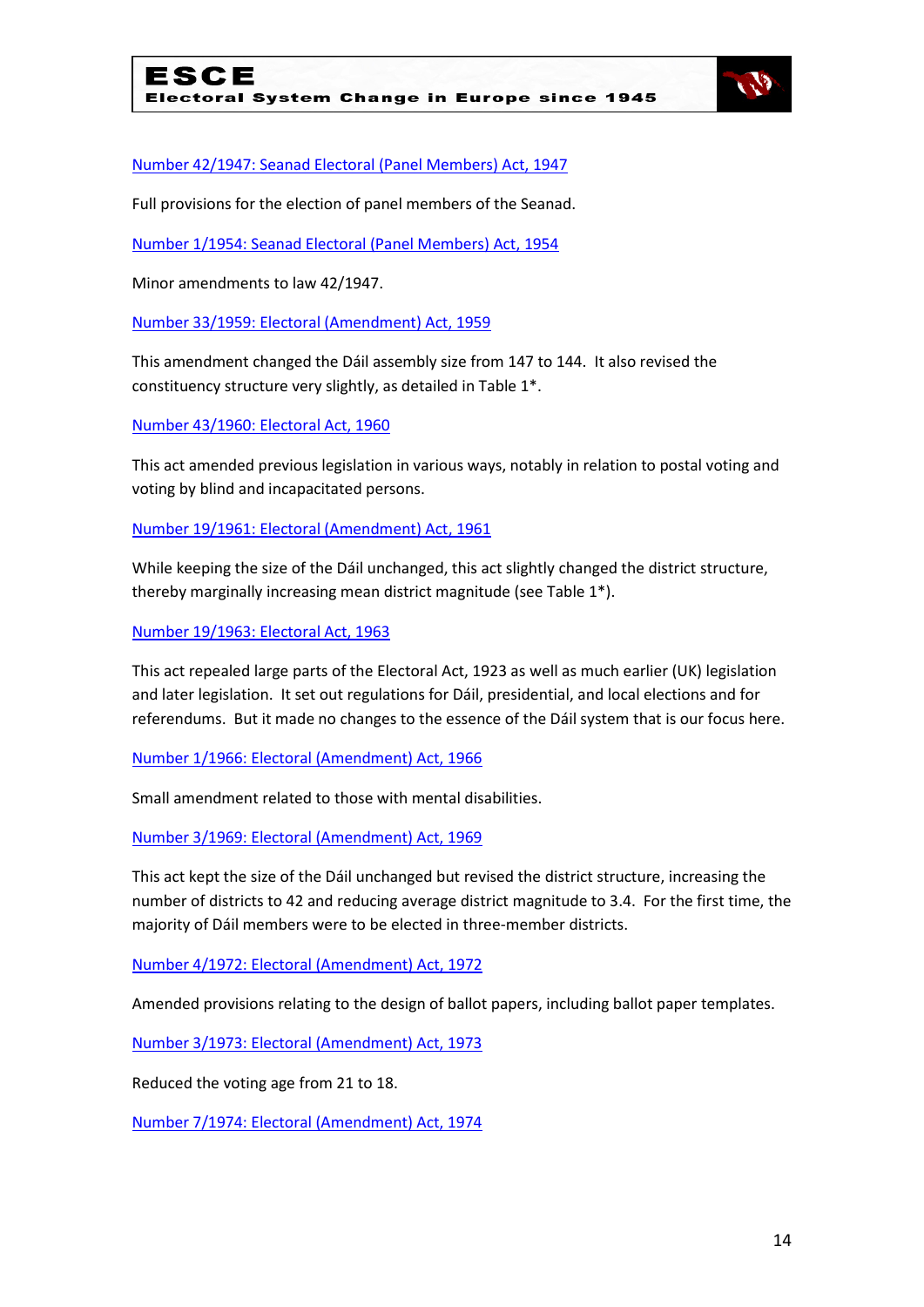

This act increased the size of the Dáil from 144 to 148 and amended the structure of constituencies. Average district magnitude increased very marginally (see Table 1\*).

#### [Number 17/1980: Electoral \(Amendment\) Act, 1980](http://www.acts.ie/plweb-cgi/fastweb?state_id=1288196558&view=s0052_english_view&docrank=19&numhitsfound=51&query_rule=%28%28%28$query4%29%3C%3Dactyear%3C%3D%28$query5%29%29%20AND%20%28%28$query6%29%29%3Aactno%20AND%20%28%28$query7%29%29%3Asectionnumber%20AND%20%28%28$query1%29%29%3Alongtitle%20AND%20%28%28$query2%29%29%3Ashorttitle%20AND%20%28%28$query3%29%29%3Asidehead%20AND%20%28%28$query%29%29%29&query2=electoral&query4=1922&query5=2010&docid=5923&docdb=s0052_english&dbname=s0052_english&numresults=100&sorting=none&operator=and&TemplateName=predoc.tmpl&setCookie=1)

This act increased the size of the Dáil to 166 and further amended the structure of districts, reducing the number of districts by one. The mean district magnitude rose from 3.5 to 4.0 (see Table 1\*).

[Number 40/1980: Electoral \(Amendment\) \(No. 2\) Act, 1980](http://www.acts.ie/plweb-cgi/fastweb?state_id=1288196558&view=s0052_english_view&docrank=18&numhitsfound=51&query_rule=%28%28%28$query4%29%3C%3Dactyear%3C%3D%28$query5%29%29%20AND%20%28%28$query6%29%29%3Aactno%20AND%20%28%28$query7%29%29%3Asectionnumber%20AND%20%28%28$query1%29%29%3Alongtitle%20AND%20%28%28$query2%29%29%3Ashorttitle%20AND%20%28%28$query3%29%29%3Asidehead%20AND%20%28%28$query%29%29%29&query2=electoral&query4=1922&query5=2010&docid=5957&docdb=s0052_english&dbname=s0052_english&numresults=100&sorting=none&operator=and&TemplateName=predoc.tmpl&setCookie=1)

Minor changes relating to the re-election of the Chairman of the Dáil.

[Number 5/1982: Prevention of Electoral Abuses Act, 1982](http://www.acts.ie/plweb-cgi/fastweb?state_id=1288196558&view=s0052_english_view&docrank=17&numhitsfound=51&query_rule=%28%28%28$query4%29%3C%3Dactyear%3C%3D%28$query5%29%29%20AND%20%28%28$query6%29%29%3Aactno%20AND%20%28%28$query7%29%29%3Asectionnumber%20AND%20%28%28$query1%29%29%3Alongtitle%20AND%20%28%28$query2%29%29%3Ashorttitle%20AND%20%28%28$query3%29%29%3Asidehead%20AND%20%28%28$query%29%29%29&query2=electoral&query4=1922&query5=2010&docid=6100&docdb=s0052_english&dbname=s0052_english&numresults=100&sorting=none&operator=and&TemplateName=predoc.tmpl&setCookie=1)

Very slight change to the rules on personation.

[Number 36/1983: Electoral \(Amendment\) Act, 1983](http://www.acts.ie/plweb-cgi/fastweb?state_id=1288196558&view=s0052_english_view&docrank=16&numhitsfound=51&query_rule=%28%28%28$query4%29%3C%3Dactyear%3C%3D%28$query5%29%29%20AND%20%28%28$query6%29%29%3Aactno%20AND%20%28%28$query7%29%29%3Asectionnumber%20AND%20%28%28$query1%29%29%3Alongtitle%20AND%20%28%28$query2%29%29%3Ashorttitle%20AND%20%28%28$query3%29%29%3Asidehead%20AND%20%28%28$query%29%29%29&query2=electoral&query4=1922&query5=2010&docid=6231&docdb=s0052_english&dbname=s0052_english&numresults=100&sorting=none&operator=and&TemplateName=predoc.tmpl&setCookie=1)

This updated the districts but left assembly size and the distribution of district magnitudes unchanged (see Table 1\*).

[Number 12/1985: Electoral \(Amendment\) Act, 1985](http://www.acts.ie/plweb-cgi/fastweb?state_id=1288196558&view=s0052_english_view&docrank=15&numhitsfound=51&query_rule=%28%28%28$query4%29%3C%3Dactyear%3C%3D%28$query5%29%29%20AND%20%28%28$query6%29%29%3Aactno%20AND%20%28%28$query7%29%29%3Asectionnumber%20AND%20%28%28$query1%29%29%3Alongtitle%20AND%20%28%28$query2%29%29%3Ashorttitle%20AND%20%28%28$query3%29%29%3Asidehead%20AND%20%28%28$query%29%29%29&query2=electoral&query4=1922&query5=2010&docid=6343&docdb=s0052_english&dbname=s0052_english&numresults=100&sorting=none&operator=and&TemplateName=predoc.tmpl&setCookie=1)

On the voting rights of members of EC member states who are resident in Ireland.

[Number 12/1986: Electoral \(Amendment\) Act, 1986](http://www.acts.ie/plweb-cgi/fastweb?state_id=1288196558&view=s0052_english_view&docrank=14&numhitsfound=51&query_rule=%28%28%28$query4%29%3C%3Dactyear%3C%3D%28$query5%29%29%20AND%20%28%28$query6%29%29%3Aactno%20AND%20%28%28$query7%29%29%3Asectionnumber%20AND%20%28%28$query1%29%29%3Alongtitle%20AND%20%28%28$query2%29%29%3Ashorttitle%20AND%20%28%28$query3%29%29%3Asidehead%20AND%20%28%28$query%29%29%29&query2=electoral&query4=1922&query5=2010&docid=6401&docdb=s0052_english&dbname=s0052_english&numresults=100&sorting=none&operator=and&TemplateName=predoc.tmpl&setCookie=1)

Administrative changes

[Number 35/1986: Electoral \(Amendment\) \(No. 2\) Act, 1986](http://www.acts.ie/plweb-cgi/fastweb?state_id=1288196558&view=s0052_english_view&docrank=13&numhitsfound=51&query_rule=%28%28%28$query4%29%3C%3Dactyear%3C%3D%28$query5%29%29%20AND%20%28%28$query6%29%29%3Aactno%20AND%20%28%28$query7%29%29%3Asectionnumber%20AND%20%28%28$query1%29%29%3Alongtitle%20AND%20%28%28$query2%29%29%3Ashorttitle%20AND%20%28%28$query3%29%29%3Asidehead%20AND%20%28%28$query%29%29%29&query2=electoral&query4=1922&query5=2010&docid=6468&docdb=s0052_english&dbname=s0052_english&numresults=100&sorting=none&operator=and&TemplateName=predoc.tmpl&setCookie=1)

On voting arrangements for physically ill or disabled people and on postal votes for voters resident abroad.

[Number 8/1989: Electoral \(Amendment\) Act, 1989](http://www.acts.ie/plweb-cgi/fastweb?state_id=1288196558&view=s0052_english_view&docrank=12&numhitsfound=51&query_rule=%28%28%28$query4%29%3C%3Dactyear%3C%3D%28$query5%29%29%20AND%20%28%28$query6%29%29%3Aactno%20AND%20%28%28$query7%29%29%3Asectionnumber%20AND%20%28%28$query1%29%29%3Alongtitle%20AND%20%28%28$query2%29%29%3Ashorttitle%20AND%20%28%28$query3%29%29%3Asidehead%20AND%20%28%28$query%29%29%29&query2=electoral&query4=1922&query5=2010&docid=6727&docdb=s0052_english&dbname=s0052_english&numresults=100&sorting=none&operator=and&TemplateName=predoc.tmpl&setCookie=1)

Very minor administrative change.

[Number 36/1990: Electoral \(Amendment\) Act, 1990](http://www.acts.ie/plweb-cgi/fastweb?state_id=1288196558&view=s0052_english_view&docrank=11&numhitsfound=51&query_rule=%28%28%28$query4%29%3C%3Dactyear%3C%3D%28$query5%29%29%20AND%20%28%28$query6%29%29%3Aactno%20AND%20%28%28$query7%29%29%3Asectionnumber%20AND%20%28%28$query1%29%29%3Alongtitle%20AND%20%28%28$query2%29%29%3Ashorttitle%20AND%20%28%28$query3%29%29%3Asidehead%20AND%20%28%28$query%29%29%29&query2=electoral&query4=1922&query5=2010&docid=6938&docdb=s0052_english&dbname=s0052_english&numresults=100&sorting=none&operator=and&TemplateName=predoc.tmpl&setCookie=1)

This updated the districts but left assembly size unchanged and the distribution of district magnitudes almost unchanged (see Table 1\*).

[Number 23/1992: Electoral Act, 1992](http://www.acts.ie/plweb-cgi/fastweb?state_id=1288196558&view=s0052_english_view&docrank=10&numhitsfound=51&query_rule=%28%28%28$query4%29%3C%3Dactyear%3C%3D%28$query5%29%29%20AND%20%28%28$query6%29%29%3Aactno%20AND%20%28%28$query7%29%29%3Asectionnumber%20AND%20%28%28$query1%29%29%3Alongtitle%20AND%20%28%28$query2%29%29%3Ashorttitle%20AND%20%28%28$query3%29%29%3Asidehead%20AND%20%28%28$query%29%29%29&query2=electoral&query4=1922&query5=2010&docid=7179&docdb=s0052_english&dbname=s0052_english&numresults=100&sorting=none&operator=and&TemplateName=predoc.tmpl&setCookie=1)

This act completely overhauled the electoral law, repealing the 1923 Electoral Act and large parts of the 1963 Act. But it made no changes of substance to the aspects of the electoral system focused on in this project. It also left the 1990 act, relating to districts, untouched.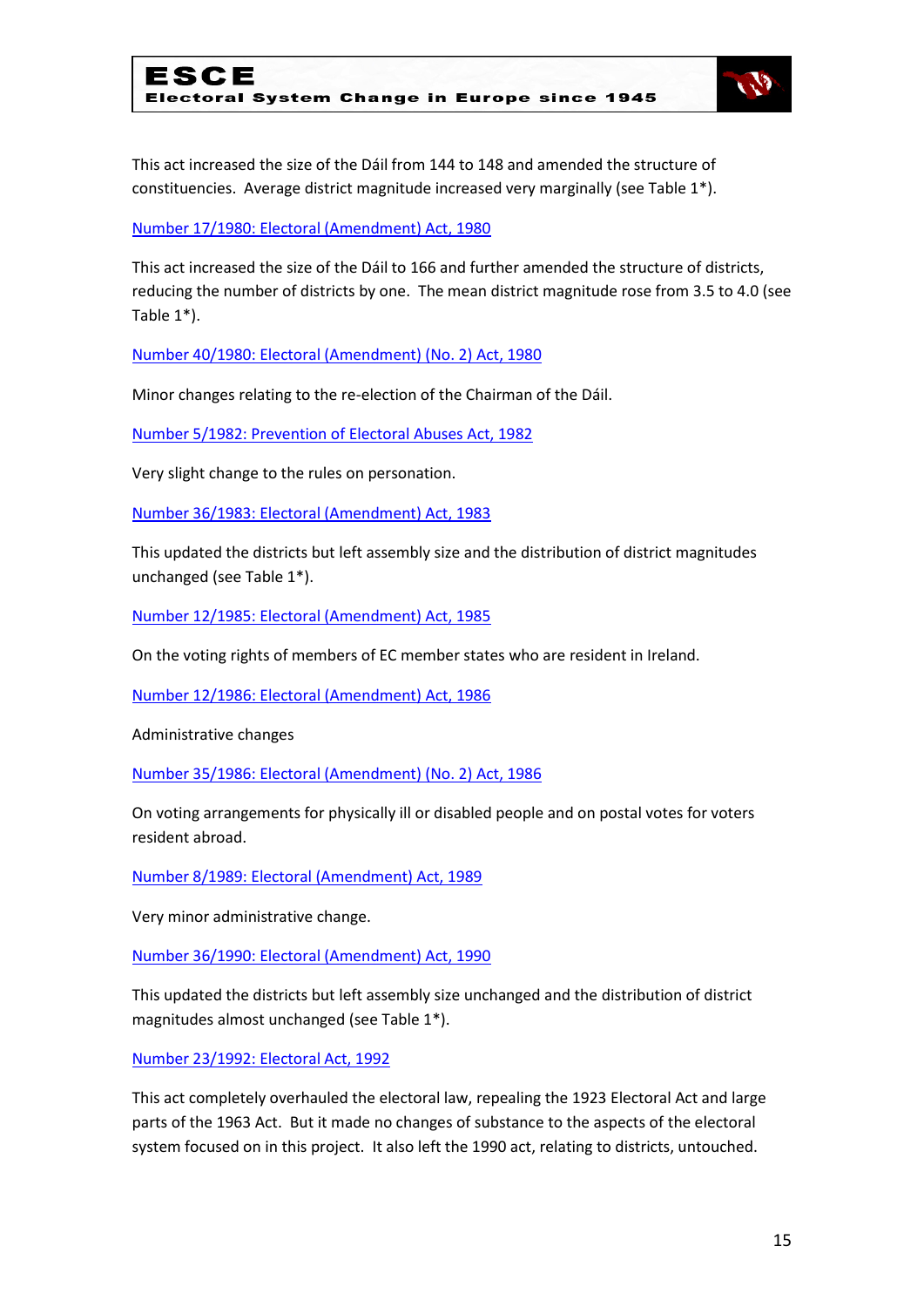

#### [Number 21/1995: Electoral \(Amendment\) Act, 1995](http://www.acts.ie/plweb-cgi/fastweb?state_id=1288196558&view=s0052_english_view&docrank=9&numhitsfound=51&query_rule=%28%28%28$query4%29%3C%3Dactyear%3C%3D%28$query5%29%29%20AND%20%28%28$query6%29%29%3Aactno%20AND%20%28%28$query7%29%29%3Asectionnumber%20AND%20%28%28$query1%29%29%3Alongtitle%20AND%20%28%28$query2%29%29%3Ashorttitle%20AND%20%28%28$query3%29%29%3Asidehead%20AND%20%28%28$query%29%29%29&query2=electoral&query4=1922&query5=2010&docid=7681&docdb=s0052_english&dbname=s0052_english&numresults=100&sorting=none&operator=and&TemplateName=predoc.tmpl&setCookie=1)

This updated the districts but left assembly size and the distribution of district magnitudes unchanged (see Table 1\*).

#### [Number 43/1996: Electoral \(Amendment\) Act, 1996](http://www.acts.ie/plweb-cgi/fastweb?state_id=1288196558&view=s0052_english_view&docrank=8&numhitsfound=51&query_rule=%28%28%28$query4%29%3C%3Dactyear%3C%3D%28$query5%29%29%20AND%20%28%28$query6%29%29%3Aactno%20AND%20%28%28$query7%29%29%3Asectionnumber%20AND%20%28%28$query1%29%29%3Alongtitle%20AND%20%28%28$query2%29%29%3Ashorttitle%20AND%20%28%28$query3%29%29%3Asidehead%20AND%20%28%28$query%29%29%29&query2=electoral&query4=1922&query5=2010&docid=7934&docdb=s0052_english&dbname=s0052_english&numresults=100&sorting=none&operator=and&TemplateName=predoc.tmpl&setCookie=1)

On the accessibility of voting and places where votes are counted to disabled persons.

#### [Number 25/1997: Electoral Act, 1997](http://www.acts.ie/plweb-cgi/fastweb?state_id=1288196558&view=s0052_english_view&docrank=7&numhitsfound=51&query_rule=%28%28%28$query4%29%3C%3Dactyear%3C%3D%28$query5%29%29%20AND%20%28%28$query6%29%29%3Aactno%20AND%20%28%28$query7%29%29%3Asectionnumber%20AND%20%28%28$query1%29%29%3Alongtitle%20AND%20%28%28$query2%29%29%3Ashorttitle%20AND%20%28%28$query3%29%29%3Asidehead%20AND%20%28%28$query%29%29%29&query2=electoral&query4=1922&query5=2010&docid=8109&docdb=s0052_english&dbname=s0052_english&numresults=100&sorting=none&operator=and&TemplateName=predoc.tmpl&setCookie=1)

This act did not change the aspects of the electoral system focused on in this project, but it did introduce a number of significant changes. First, it established a Constituency Commission (Part II). In doing so, it stipulated that the size of the Dáil should be no less than 164 and no greater than 168 and that all districts should return three, four, or five members (Article 6.2). The Commission was to report, recommending the structure of constituencies, within six months of its establishment (Article 9).

Second, the act provided for payments to political parties and the reimbursement of candidates' election expenses. Third, it required the disclosure of certain donations. Fourth, it further regulated the expenditure of parties and candidates.

[Number 4/1998: Electoral \(Amendment\) Act, 1998](http://www.acts.ie/plweb-cgi/fastweb?state_id=1288196558&view=s0052_english_view&docrank=6&numhitsfound=51&query_rule=%28%28%28$query4%29%3C%3Dactyear%3C%3D%28$query5%29%29%20AND%20%28%28$query6%29%29%3Aactno%20AND%20%28%28$query7%29%29%3Asectionnumber%20AND%20%28%28$query1%29%29%3Alongtitle%20AND%20%28%28$query2%29%29%3Ashorttitle%20AND%20%28%28$query3%29%29%3Asidehead%20AND%20%28%28$query%29%29%29&query2=electoral&query4=1922&query5=2010&docid=8361&docdb=s0052_english&dbname=s0052_english&numresults=100&sorting=none&operator=and&TemplateName=predoc.tmpl&setCookie=1)

This made various amendments to the 1997 act in respect of disclosure of donations and the regulation of expenditure.

#### [Number 19/1998: Electoral \(Amendment\) \(No. 2\) Act, 1998](http://www.acts.ie/plweb-cgi/fastweb?state_id=1288196558&view=s0052_english_view&docrank=5&numhitsfound=51&query_rule=%28%28%28$query4%29%3C%3Dactyear%3C%3D%28$query5%29%29%20AND%20%28%28$query6%29%29%3Aactno%20AND%20%28%28$query7%29%29%3Asectionnumber%20AND%20%28%28$query1%29%29%3Alongtitle%20AND%20%28%28$query2%29%29%3Ashorttitle%20AND%20%28%28$query3%29%29%3Asidehead%20AND%20%28%28$query%29%29%29&query2=electoral&query4=1922&query5=2010&docid=8409&docdb=s0052_english&dbname=s0052_english&numresults=100&sorting=none&operator=and&TemplateName=predoc.tmpl&setCookie=1)

This changed the district structure, leaving the assembly size unchanged and only very marginally affecting mean district magnitude.

[Number 38/2001: Electoral \(Amendment\) Act, 2001](http://www.acts.ie/plweb-cgi/fastweb?state_id=1288196558&view=s0052_english_view&docrank=4&numhitsfound=51&query_rule=%28%28%28$query4%29%3C%3Dactyear%3C%3D%28$query5%29%29%20AND%20%28%28$query6%29%29%3Aactno%20AND%20%28%28$query7%29%29%3Asectionnumber%20AND%20%28%28$query1%29%29%3Alongtitle%20AND%20%28%28$query2%29%29%3Ashorttitle%20AND%20%28%28$query3%29%29%3Asidehead%20AND%20%28%28$query%29%29%29&query2=electoral&query4=1922&query5=2010&docid=9258&docdb=s0052_english&dbname=s0052_english&numresults=100&sorting=none&operator=and&TemplateName=predoc.tmpl&setCookie=1)

Many technical changes relating to registration, postal voting, and other issues.

[Number 4/2002: Electoral \(Amendment\) Act, 2002](http://www.acts.ie/plweb-cgi/fastweb?state_id=1288196558&view=s0052_english_view&docrank=3&numhitsfound=51&query_rule=%28%28%28$query4%29%3C%3Dactyear%3C%3D%28$query5%29%29%20AND%20%28%28$query6%29%29%3Aactno%20AND%20%28%28$query7%29%29%3Asectionnumber%20AND%20%28%28$query1%29%29%3Alongtitle%20AND%20%28%28$query2%29%29%3Ashorttitle%20AND%20%28%28$query3%29%29%3Asidehead%20AND%20%28%28$query%29%29%29&query2=electoral&query4=1922&query5=2010&docid=9367&docdb=s0052_english&dbname=s0052_english&numresults=100&sorting=none&operator=and&TemplateName=predoc.tmpl&setCookie=1)

Various changes relating to nomination of candidates, voter registration, and regulation of donations.

[Number 23/2002: Electoral \(Amendment\) \(No. 2\) Act, 2002](http://www.acts.ie/plweb-cgi/fastweb?state_id=1288196558&view=s0052_english_view&docrank=2&numhitsfound=51&query_rule=%28%28%28$query4%29%3C%3Dactyear%3C%3D%28$query5%29%29%20AND%20%28%28$query6%29%29%3Aactno%20AND%20%28%28$query7%29%29%3Asectionnumber%20AND%20%28%28$query1%29%29%3Alongtitle%20AND%20%28%28$query2%29%29%3Ashorttitle%20AND%20%28%28$query3%29%29%3Asidehead%20AND%20%28%28$query%29%29%29&query2=electoral&query4=1922&query5=2010&docid=9477&docdb=s0052_english&dbname=s0052_english&numresults=100&sorting=none&operator=and&TemplateName=predoc.tmpl&setCookie=1)

Small changes to the regulation of election expenses.

[Number 15/2004: Electoral \(Amendment\) Act 2004](http://www.acts.ie/plweb-cgi/fastweb?state_id=1288196558&view=s0052_english_view&docrank=1&numhitsfound=51&query_rule=%28%28%28$query4%29%3C%3Dactyear%3C%3D%28$query5%29%29%20AND%20%28%28$query6%29%29%3Aactno%20AND%20%28%28$query7%29%29%3Asectionnumber%20AND%20%28%28$query1%29%29%3Alongtitle%20AND%20%28%28$query2%29%29%3Ashorttitle%20AND%20%28%28$query3%29%29%3Asidehead%20AND%20%28%28$query%29%29%29&query2=electoral&query4=1922&query5=2010&docid=9780&docdb=s0052_english&dbname=s0052_english&numresults=100&sorting=none&operator=and&TemplateName=predoc.tmpl&setCookie=1)

Extensive provisions relating to electronic voting.